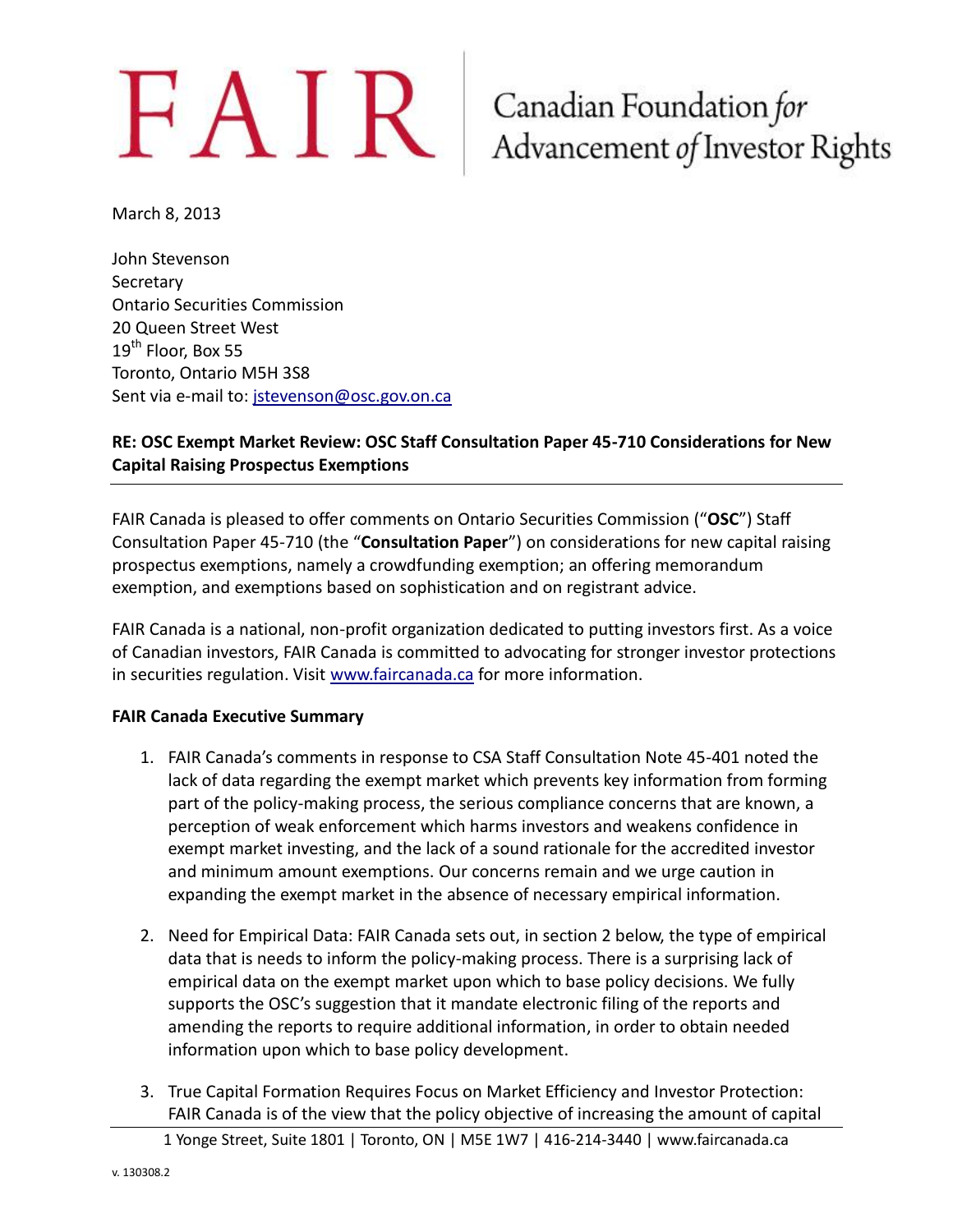## $FAN$  R  $\vert$  Canadian Foundation for Advancement of Investor Rights

raised from the exempt market for businesses, particularly SMEs, must be accomplished in a manner that protects investors, otherwise real capital formation, where monies are invested in productive assets (leading to increased jobs and economic growth), will not occur. Simply increasing the gross dollar amount of capital raised in the exempt market can be illusory, pointless and even destructive to the ability to raise capital for SMEs.

- 4. FAIR Canada believes that the OSC's focus should be on the quality of capital formation given its mandate "to foster fair and efficient capital markets and confidence in capital markets". In order to foster "fair and efficient capital markets", the OSC must have regard to the quality or efficiency of the market, rather than simply the amount of capital raised.
- 5. A regulatory framework which provides for strong investor protection and efficient markets will also facilitate true (i.e. quality) capital formation, resulting in lowering the cost of capital and increased confidence in our markets. Instead of viewing investor protection mechanisms as getting in the way of capital raising efforts, they should be seen as essential features of a properly designed regulatory framework.
- 6. Resolving Compliance Problems Critical: The lack of compliance with rules governing the various exemptions is a critical issue that needs to be resolved in order for there to be adequate investor protection. Non-compliance with the rules, weak enforcement, and a perception of weak enforcement (including difficulties for investors to obtain recovery of any funds) harms investors and weakens confidence in the exempt market and our capital markets. Confidence in our markets, including confidence that the markets are fair and that the rules are effectively enforced, is critical to capital formation.
- 7. FAIR Canada urges the OSC to ensure that the OSC has adequate resources in order to have robust compliance with respect to issuers and registrants who operate in the exempt market. Absent real compliance and sufficient punishment for those who do not comply, broadening the exemptions that can be relied upon to raise capital will simply result in greater investor harm.
- 8. How to Assess Prospectus Exemptions: FAIR Canada believes that any proposed prospectus exemption should be assessed according to whether it would foster fair and efficient capital markets and confidence in capital markets and provide adequate protection to investors. Does the exemption promote informational symmetry between issuer and investor and the ability of the market participants to use that information effectively so as to make informed decisions? Or does the proposed exemption increase informational asymmetry, discourage signalling (is there price discovery through published pre-trade and post trade information) and encourage unsophisticated investors who lack investment knowledge (about the exempt product at issue) to participate? Moreover, is there effective oversight, enforcement and procedural fairness to ensure that investors are adequately protected?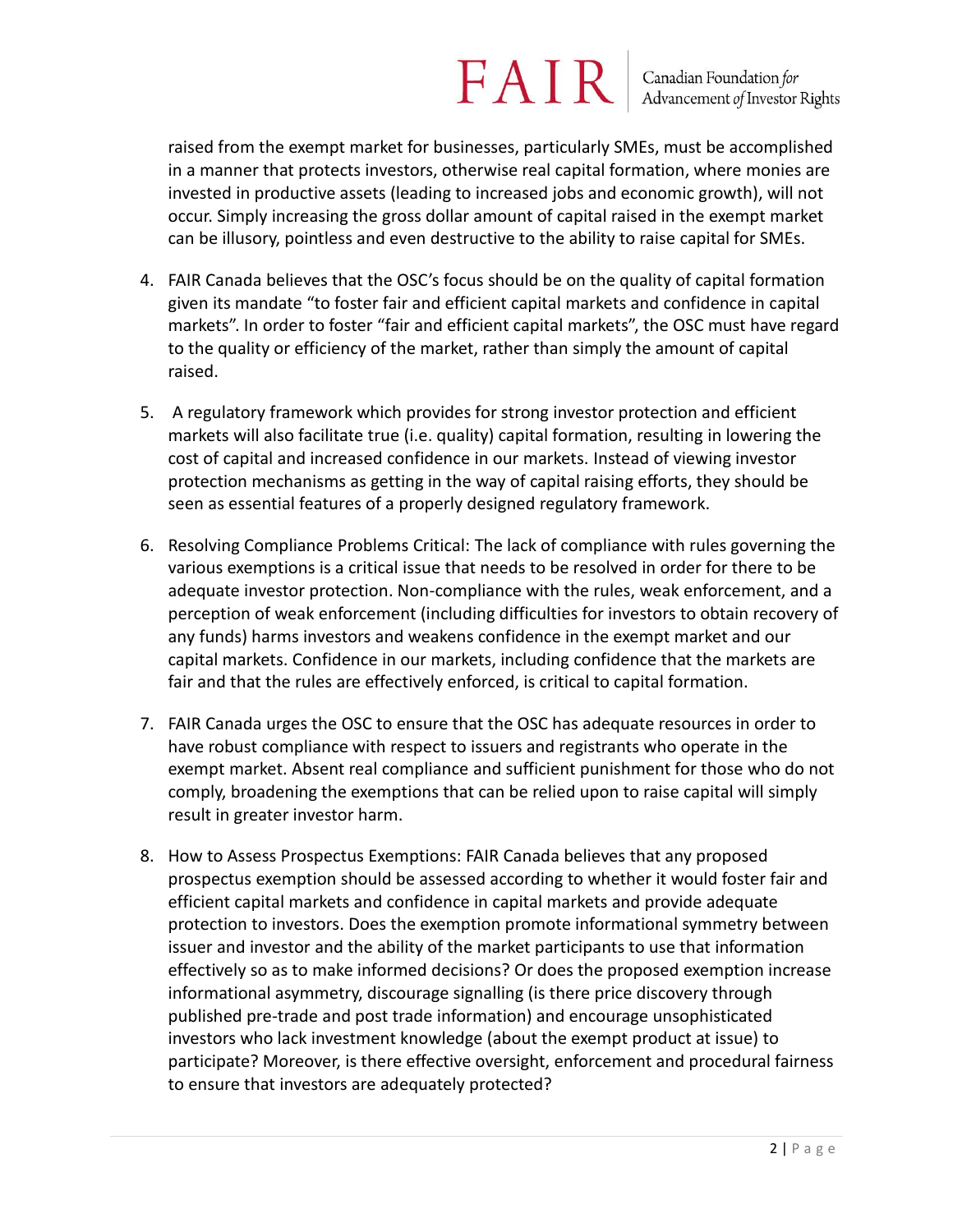## $FAN$  R  $\vert$  Canadian Foundation for Advancement of Investor Rights

- 9. Do Not Implement Crowdfunding: FAIR Canada believes that permitting equity crowdfunding will pose great harm to investors and FAIR Canada recommends that Canadian governments and securities regulators decline to introduce it on the basis that it is too risky for investors and will undermine investor confidence in the Canadian capital markets. FAIR Canada believes that the existing crowdfunding concept results in too large a degree of informational asymmetry and too great a risk of fraud and potential for investor harm and, therefore, will not result in efficient markets nor the desired benefits that its proponents would argue it will achieve.
- 10. No Evidence of Purported Benefits of Crowdfunding: FAIR Canada also believes that there is little evidence that crowdfunding will result in the purported benefits – that is, improved capital formation, with resulting job creation and improved economic output. The lowering of investor protections with the resultant likely increase in fraud has the real possibility of hurting legitimate businesses by increasing the cost of capital while making it easy for fraudsters and scammers to make off with investor's funds.
- 11. Crowdfunding a Top Investor Threat: The North American Securities Administrators Association, which represents U.S. state and Canadian provincial securities regulators, has listed crowdfunding and internet offers as one of its Top Investor Threats in its 2012 NASAA Enforcement Report.
- 12. Democratization Amounts to Removing Investor Protections: The Consultation Paper sets out the argument made by proponents of crowdfunding that it will provide investors with more access to investment opportunities through the exempt market and thereby "democratize the exempt market". The term "democratize" is generally used to refer to the transition from an authoritarian to a democratic political regime. The proponents of crowdfunding and expanding the exemptions available in the exempt market use this euphemistic term instead of being more candid. What they really mean is remove investor protection from people who are unsophisticated investors with less wealth so that they can make more money selling high risk unregulated products to them. What should concern securities regulators is not whether something is "accessible" to everyone or "democratic", but whether it is designed so that the market is efficient and investors are adequately protected. Moreover, all investors are currently able to access SMEs through the public markets, mainly on venture exchanges where there are greater investor protections than are contemplated with the crowdfunding concept.
- 13. Exempt Market Not Suitable for Many Retail Investors: FAIR Canada is of the view that, for many retail investors, investing in the exempt market would not be suitable given the lack of liquidity and the higher risk that are associated with the vast majority of its investments. The fact that there is an aging demographic, a decline of pension plans and the increasing need to save for one's own retirement, coupled with increasing complexity and amounts of information does not lead to a need for more investing in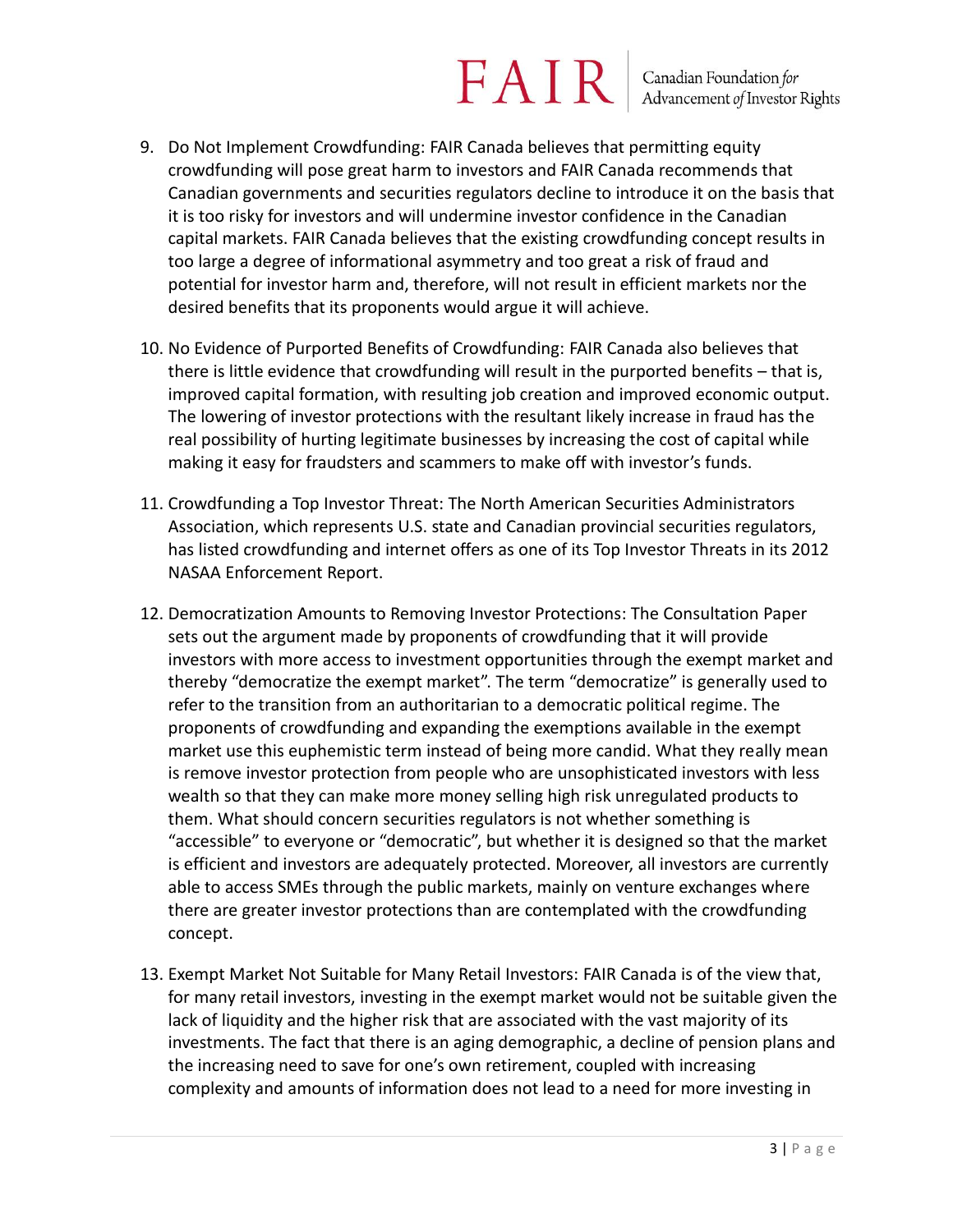higher risk unregulated or poorly regulated products in the exempt market by seniors or baby boomers, as a group

- 14. If Crowdfunding to be Introduced, More Measures Required: While FAIR Canada does not support the introduction of crowdfunding, if it is nonetheless introduced a number of measures need to be taken to reduce the harm that is likely to occur.
- 15. Do Not Introduce an OM Exemption in Ontario: FAIR Canada is strongly of the view that an OM exemption should not be adopted in Ontario. We question whether the issuers the OSC has targeted to assist through this consultation, particularly SMEs, have the requisite sophistication and resources available to comply with the OM concept idea and note significant non-compliance by EMDs and with prospectus exemptions generally. In our view, the introduction of an OM exemption in Ontario has not been suggested to meet an investor need, is unprincipled, would reduce investor protection, and undermine confidence in the Ontario capital markets.
- 16. Assessing Prospectus Exemptions: In FAIR Canada's view, in evaluating the appropriateness of prospectus exemptions, it is important to clarify the products and distribution channels to which exemptions would apply. Our understanding is that the risks posed to investors vary considerably depending on: (i) whether the security is that of a listed issuer or not; (ii) whether the seller is a member of a self-regulatory organization (i.e. the Investment Industry Regulatory Organization of Canada ("**IIROC**")); and (iii) whether the security is straightforward or complex. We believe that exemptions based upon sophistication and advice must specifically consider the aforementioned factors in order to ensure an appropriate level of investor protection.
- 17. Given FAIR Canada's principled opposition to the accredited investor exemption (as currently defined), we do not agree that consistency with the accredited investor exemption is a basis for ignoring the different risks posed by different types of issuers and securities.
- 18. Complex Products: FAIR Canada is of the view that risks to investors are increased when the security being sold is complex. We recommend that the considerations for prospectus exemptions based on sophistication and advice only apply to non-complex products absent a separate consultation to consider the appropriateness of offering complex products to retail investors in the exempt market.
- 19. Investor Sophistication Knowledge and Experience: FAIR Canada agrees that an investor's knowledge of an investment as a result of his/her education or work experience and investment knowledge and experience is a more appropriate test for investment sophistication than a test that simply looks at income or net worth of a certain minimum amount. We believe that the premise of this proposed exemption is conceptually sound and provides a reasonable justification for not providing the full protection of registrant involvement and prospectus-level disclosure.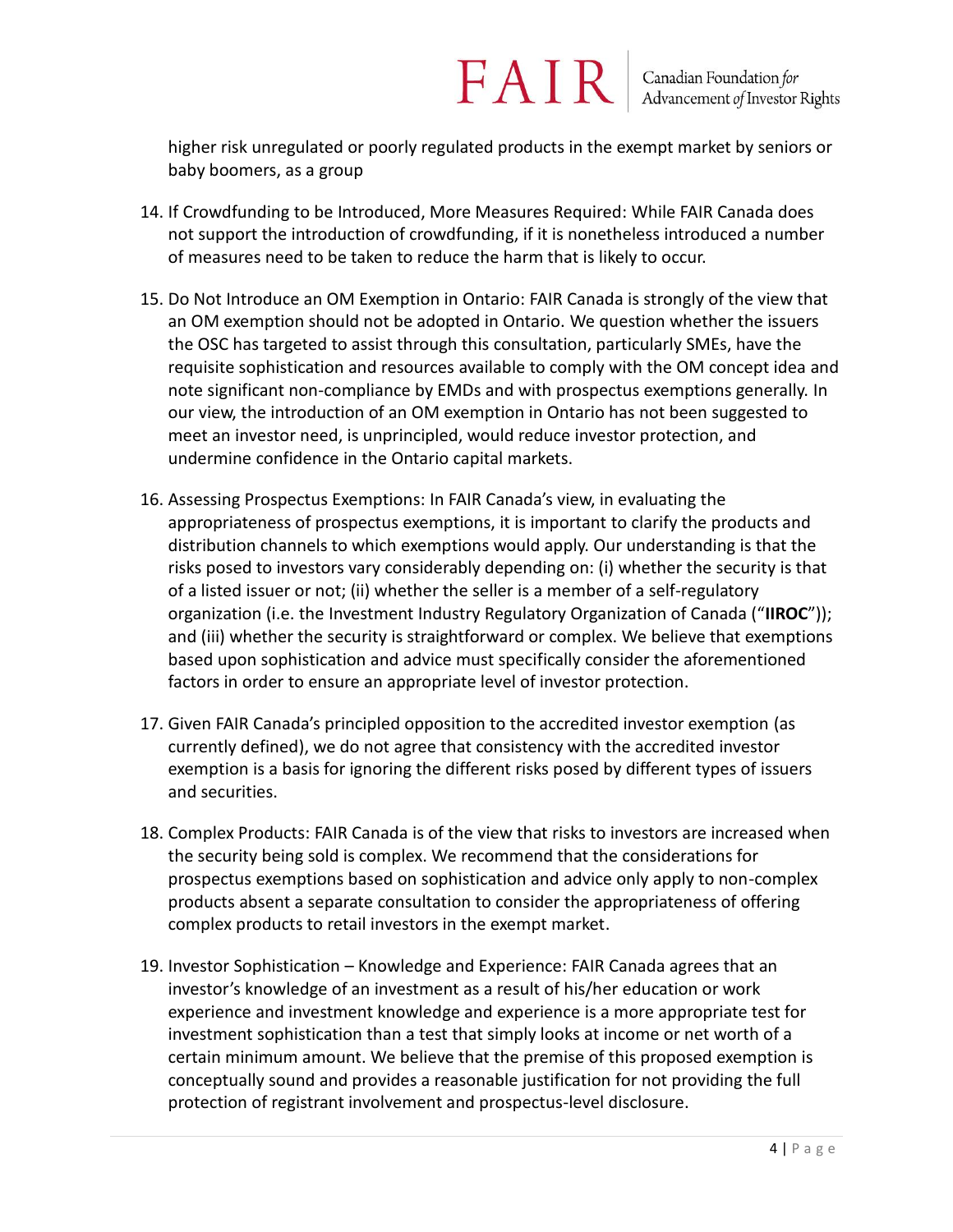- 20. FAIR Canada encourages the OSC to consider whether one year of relevant experience in the investment industry is a sufficiently long period of time within which to acquire the knowledge and sophistication to enable an investor to understand the risks and characteristics of exempt market distributions. We suggest that two or three years might be a more appropriate amount of time to gain the requisite experience. In FAIR Canada's view, the relevant work experience could be expanded to also include experience as an investor.
- 21. Accredit Sophisticated Investors: FAIR Canada recommends that, in place of (or in addition to) the proposed education qualifications, the OSC consider an accreditation program to accredit sophisticated investors. Such a program could be tailored and designed to ensure that individuals who wish to invest in the exempt market are fully aware of the reduced protections afforded in the exempt market and their rights, and that they meet a minimum level of investment knowledge.
- 22. Exemption Based on Advice: In principle, FAIR Canada believes that an exemption based on the provision of advice by an investment dealer, in conjunction with investment knowledge could provide an appropriate level of protection for investors. We stress that compliance efforts will be essential to ensure that the above conditions are met.
- 23. FAIR Canada agrees that it would be inappropriate to extend the proposed registrant advice exemption to exempt market dealers, particularly in light of significant compliance issues observed in relation to some such registrants.

### **1. General Comments**

### **Pressures to Expand Exempt Market**

1.1. As explained in the Consultation Paper, the current consultation arises as a result of feedback received from the November 10, 2011 CSA Staff Consultation Note 45-401, Review of Minimum Amount and Accredited Investor Exemptions. As stated in the Consultation Paper: "Given the feedback received during the first consultation, the OSC decided to expand the focus of our review to consider whether there was potential to foster greater access by start-ups and small and medium sized enterprises<sup>1</sup> (SMEs) to capital markets while maintaining appropriate investor protection."<sup>2</sup> The review of the exempt market was thus broadened to consider whether the OSC should introduce any new prospectus exemptions that may assist capital raising for business enterprises while still protecting investors.<sup>3</sup>

 $\overline{a}$ 1 The definition of a SME is all small and medium sized enterprises which have less than 500 employees and less than \$50 million in revenues; see http://www.tpsgc-pwgsc.gc.ca/app-acq/pme-sme/importance-eng.html.

<sup>&</sup>lt;sup>2</sup> OSC Exempt Market Review, "OSC Staff Consultation Paper 45-710 – Considerations for New Capital Raising Prospectus Exemptions" (December 14, 2012), at page 4.

<sup>3</sup> *Ibid.*, at page 4 and at 23: "One of our goals is to consider whether any new prospectus exemptions could improve capital raising options available to SMEs without unduly compromising investor protection." Also see OSC Staff Notice 45-707, at page 1.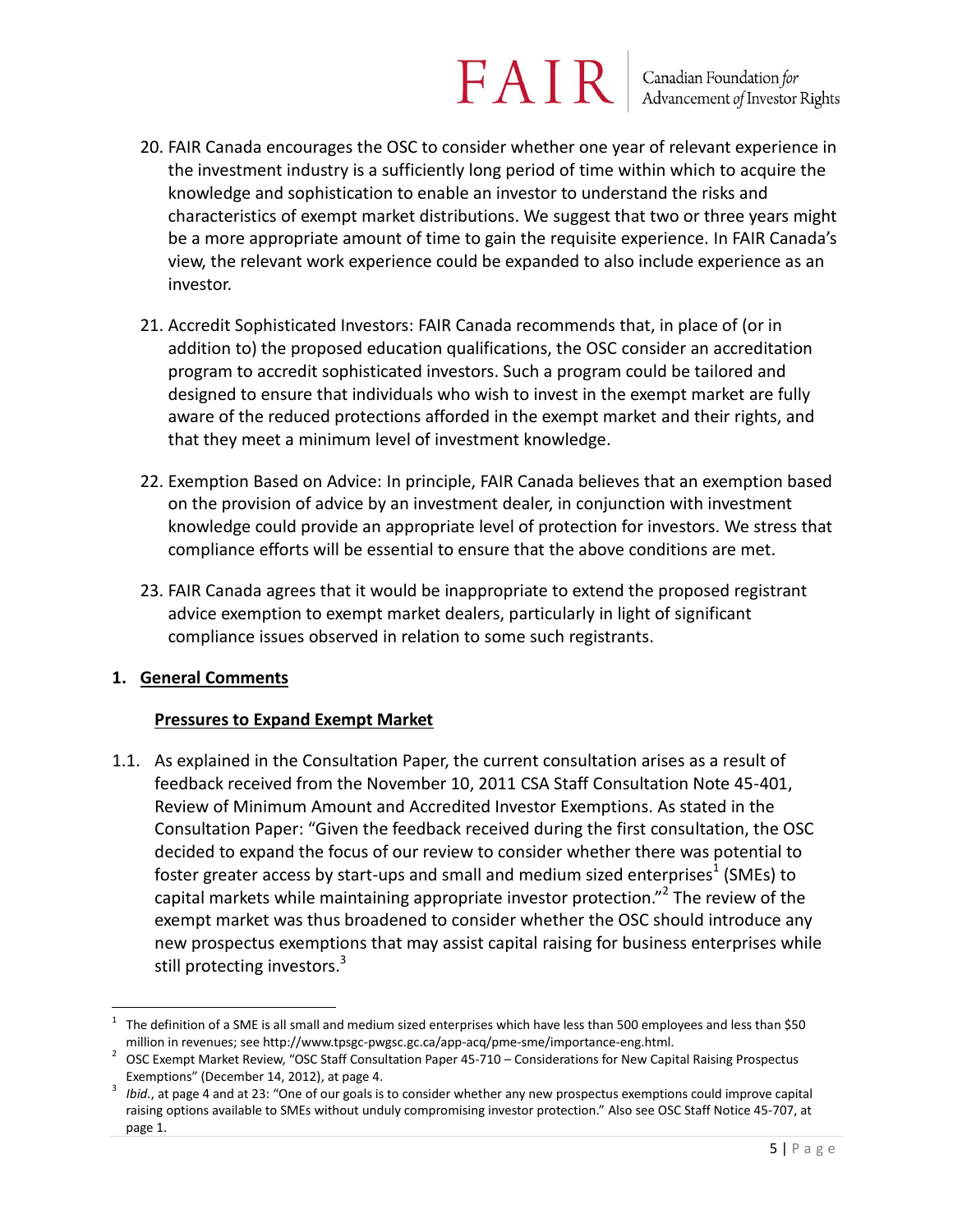1.2. The feedback on CSA Staff Consultation Note 45-401 expressed a wide range of views and diverse opinions.<sup>4</sup> **FAIR Canada's comments noted the lack of data regarding the exempt market which prevents key information from forming part of the policy-making process, the serious compliance concerns that are known, a perception of weak enforcement which harms investors and weakens confidence in exempt market investing, and the lack of a sound rationale for the accredited investor and minimum amount exemptions.** Our concerns remain and we urge caution in expanding the exempt market in the absence of necessary empirical information, which we will expand upon below (for example, about the extent of fraud or losses suffered with various existing prospectus exemptions or the amount of capital raised by SMEs from individual (retail) accredited investors using the accredited investor exemption).

### **Developments in the United States – The JOBS Act**

1.3. With the economy continuing to struggle in both the United States and Canada subsequent to the 2008 financial crisis, the idea of relaxing existing securities requirements or introducing new exemptions in order to facilitate capital raising has gathered political momentum. In the United States, political pressure led to the passing of the Jumpstart Our Business Startups Act (or the JOBS Act). It appears that there is similar political pressure in Ontario and other provinces. In Ontario, OSC Staff Notice 45-707, *OSC Broadening Scope of Review of Prospectus Exemptions* dated June 7, 2012, notified stakeholders (among other things) that the OSC was considering introducing new exemptions and would consider developments in other jurisdictions, and in particular, would consider developments in the U.S. with respect to capital raising contained in the JOBS Act, thereby raising the idea of relaxing capital raising requirements and introducing equity crowdfunding into Canada.

### **Objectives of the Exempt Market Review:**

### *Objective 1: Focus on Capital Raising*

- 1.4. The title of the Consultation Paper indicates that the focus of this review is increasing the ability of market participants to raise capital. The Consultation Paper sets out the objectives of the policy review: "...to consider how to regulate the exempt market in a manner that:
	- Enhances its role in raising capital for businesses, particularly SMEs,
	- Provides retail investors with greater access to investment opportunities without compromising investor protection, and
	- **Better aligns the interests of issuers and investors.**"<sup>5</sup>

 $\overline{a}$ 4 See summary of Feedback in OSC Staff Notice 45-707, OSC Broadening Scope of Review of Prospectus Exemptions (June 7, 2012) at page 2 to 3.

<sup>5</sup> *Supra* note 2, at page 4.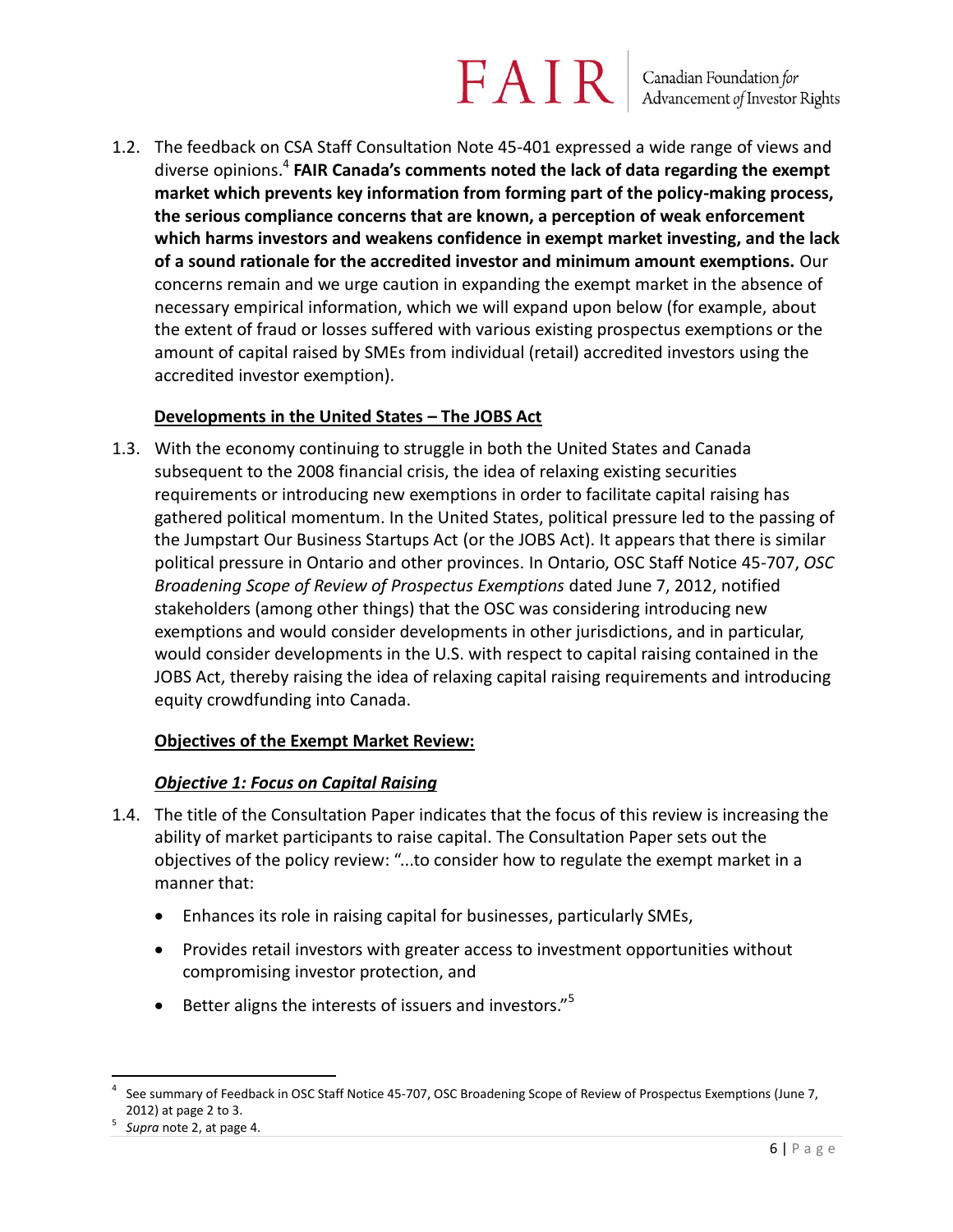### $FAN$  R  $\vert$  Canadian Foundation for Advancement of Investor Rights

- 1.5. *Policy Objective – Raising Capital*: FAIR Canada is of the view that the policy objective of increasing the amount of capital raised from the exempt market for businesses, particularly SMEs, must be accomplished in a manner that protects investors, otherwise real capital formation, where monies are invested in productive assets (leading to increased jobs and economic growth), will not occur. Instead, funds raised will be diverted away from productive uses, through fraud or other wrongdoing, destroying capital and resulting in an increase in the cost of capital – the opposite of what is intended. Simply increasing the gross dollar amount of capital raised in the exempt market can be illusory, pointless and even destructive to the ability to raise capital for SMEs.
- 1.6. *True Capital Formation* The need for investor protection in order to facilitate true capital formation was aptly described by Commissioner Luis Aguilar in his speech to the AICPA Conference on Current WEC and PCAOB Developments this past December 3, 2012:

Capital formation is much more than just capital raising. By itself, selling a bond or a share of stock doesn't add a thing to the real economy, no matter how quickly or cheaply you do it. True capital formation requires that the capital raised be invested in productive assets – like a factory, store, or new technology – or otherwise used to make a business more productive. The more productive those assets are, the greater the capital formation from the investment – and, importantly, the more jobs created.

Unfortunately, the reverse is true as well: When investor funds are diverted away from productive uses, capital is destroyed. Scam artists and promoters can be very effective at raising money, but accounting frauds, ponzi schemes, and "casino capitalism" are the black holes of capital formation. They attract investment dollars and make them disappear. We see this again and again in cases brought by the SEC and other regulators: All too often, by the time the fraudster is caught, investor funds have been dissipated and the defendant is judgment-proof. The result is that investors are left holding the proverbial bag – their money lost and their dreams shattered.

My experience as an SEC Commissioner make it clear to me that rules to promote full and fair disclosure, reliable information, and accountability for market participants are absolutely necessary. When properly enforced, such rules help to deter fraud, protect investors and enable true capital formation.<sup>6</sup>

- 1.7. *Quality of Capital Formation* FAIR Canada believes that the OSC's focus should be on the quality of capital formation given its mandate "to foster fair and efficient capital markets and confidence in capital markets". In order to foster "fair and efficient capital markets", the OSC must have regard to the quality or efficiency of the market, rather than simply the amount of capital raised. While proponents of crowdfunding and other exemptions cite the amount of capital raised as an indication of success, FAIR Canada believes that other measures are better indicators of success or lack of success (what was the amount of true capital formation), such as:
	- How much of the money raised from retail investors was misappropriated through fraud or other wrongdoing?

<sup>6</sup> Speech by Commissioner Luis Aguilar, "Capital Formation from the Investor's Perspective" (December 3, 2012), online: [<http://www.sec.gov/news/speech/2012/spch120312laa.htm](http://www.sec.gov/news/speech/2012/spch120312laa.htm)>.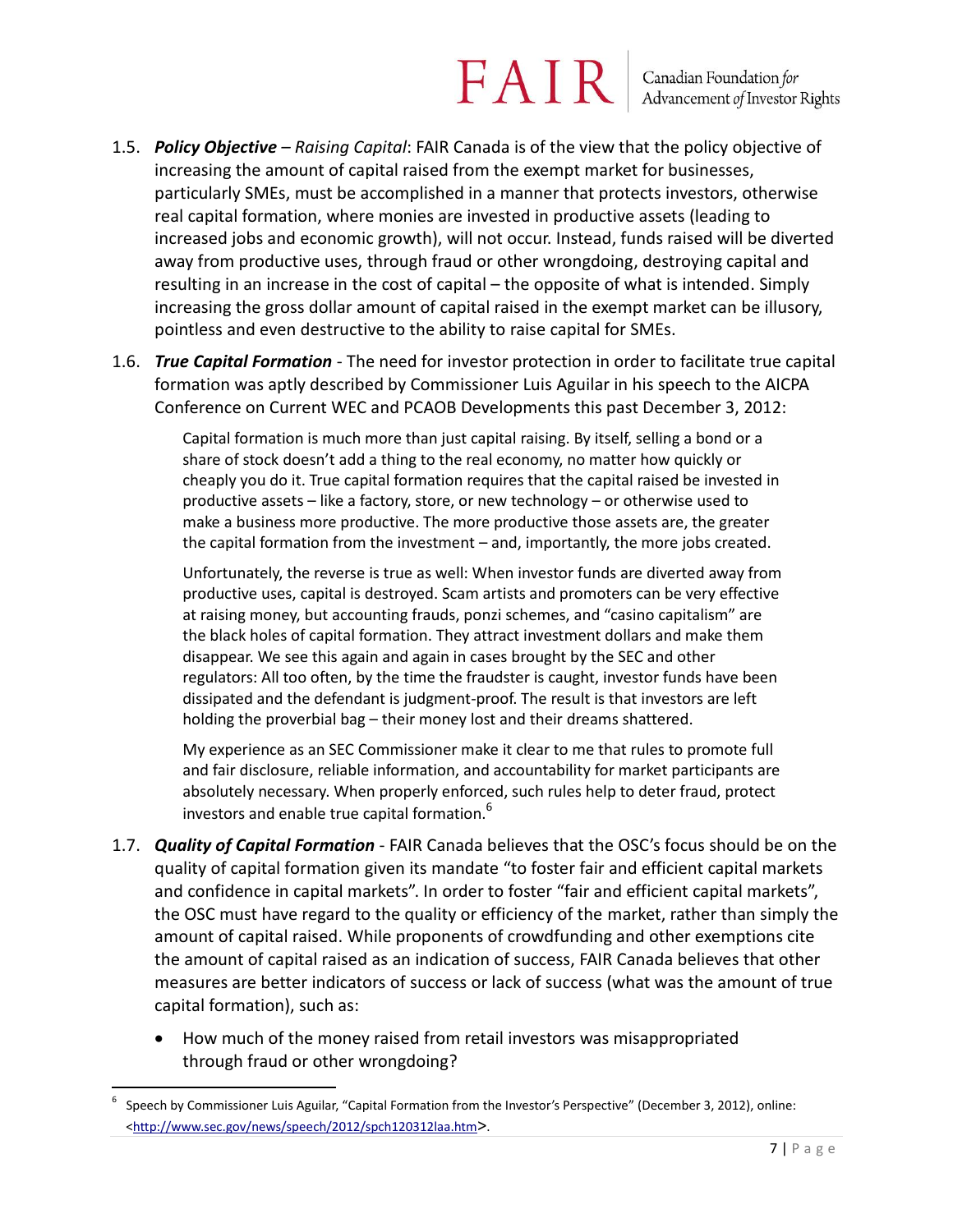- How much of the money raised by SMEs resulted in positive returns for investors, one, three and five years later? What are the returns for investors, and in particular, retail investors, in the exempt market more generally?
- Has money raised in the exempt market from retail investors been efficiently allocated to create jobs and growth or has the exempt market been inefficient in capital formation?
- 1.8. FAIR Canada believes that the focus of regulatory efforts should be on providing a regulatory framework which allows for strong investor protection and efficient markets, rather than, as stated by the OSC staff in the Consultation Paper, "One of our goals is to consider whether any new prospectus exemptions could improve capital raising options available to SMEs without unduly compromising investor protection."<sup>7</sup>
- 1.9. *Investor Protection Promotes Capital Formation* **FAIR Canada is of the view that a regulatory framework which provides for strong investor protection and efficient markets will also facilitate true (i.e. quality) capital formation, resulting in lowering the cost of capital and increased confidence in our markets. Instead of viewing investor protection mechanisms as getting in the way of capital raising efforts, they should be seen as essential features of a properly designed regulatory framework**. 8
- 1.10. An efficient market will be one where there is accuracy in pricing. Informational symmetry and the ability of market participants to use that information effectively will promote efficiency of markets. Prospectus exemptions should be designed to promote the aforementioned characteristics.
- 1.11. Commissioner Aguilar sets out the manner in which investor protection promotes true capital formation. He states that it does so by:
	- Firstly, providing investors with the confidence they need to invest they must have confidence that the markets are fair and that the rules are effectively enforced, and that the information is meaningful, accurate and complete;
	- Secondly, requiring that investment decisions be based on reliable and useful information so that investors can better price risk and determine value – the essential thing is that investors are fully informed of the risks, so that they can decide where, when and how to put their money to work
	- Thirdly, allowing widespread access to reliable financial information lowers the cost of capital by reducing the risk premiums demanded by investors. Investors will bid-up the price of quality investments, lowering the cost of capital for such issuers.<sup>9</sup>

 $\overline{a}$ 7 *Supra* note 2, at page 23.

<sup>8</sup> Researchers in law and economics posit that strong regulation, mainly governing IPOs, is a prerequisite to the establishment of a sound equity market. See Black, B.S. (2001). "The Legal and Institutional Preconditions for Strong Securities Markets." UCLA Law Review 48: 781-858; and La Porta, R., F. Lopez-De-Silanes and A. Shleifer (2006). "What Works in Securities Laws?" The Journal of Finance 61 (1): 1-32.

<sup>9</sup> *Supra* note 6, at page 2.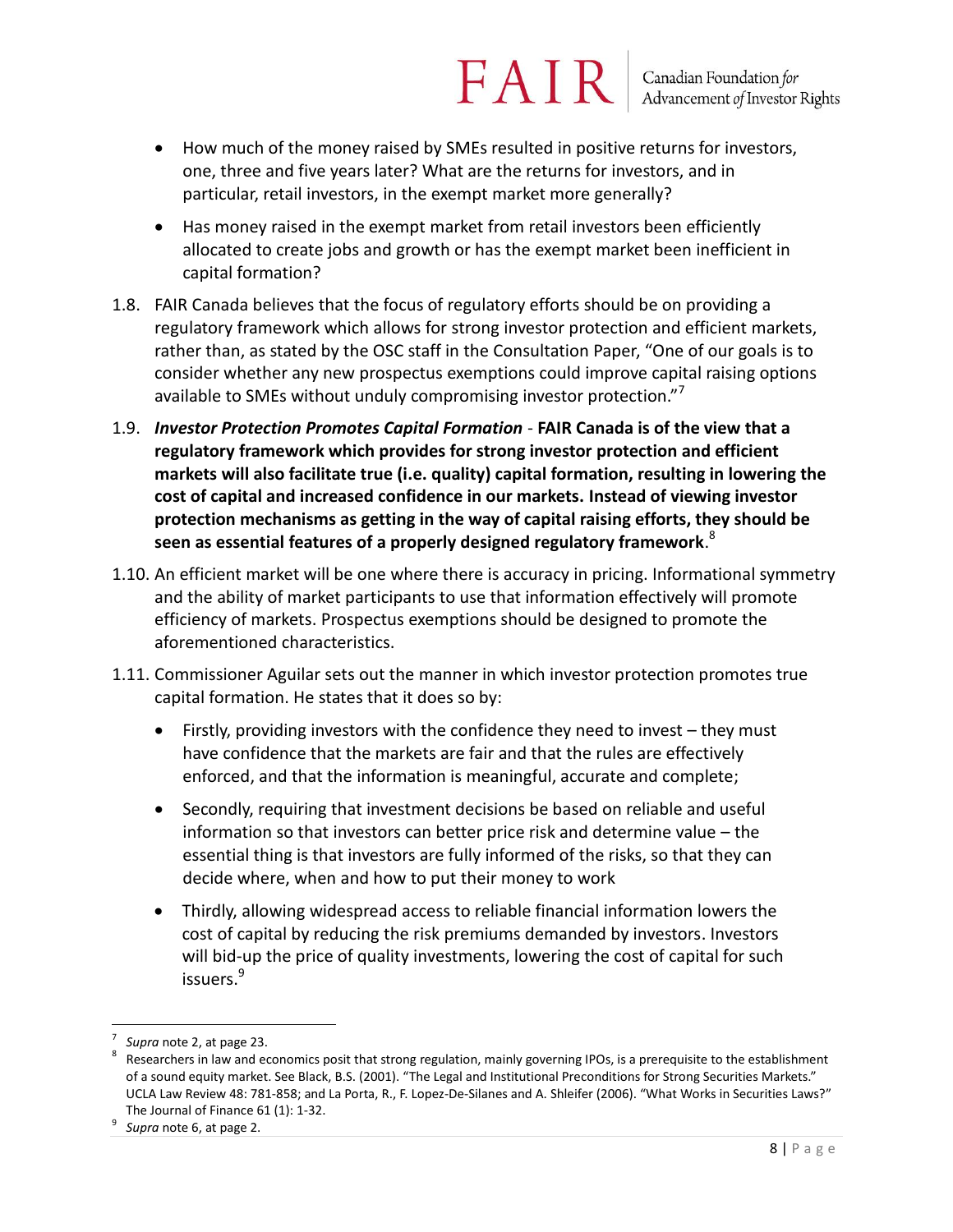### $FAN$  R  $\vert$  Canadian Foundation for Advancement of Investor Rights

1.12. *Undermine Regulated Markets* - FAIR Canada also believes that the OSC should be cognisant of the fact that encouraging capital formation in the unregulated exempt market rather than through the regulated public markets impedes the transparency of the marketplace, thereby reducing efficiency. One of the three central objectives of securities regulation identified by IOSCO in its "Objectives and Principles of Securities Regulation" is "...to ensure that markets are fair, efficient and transparent."<sup>10</sup>

### *Objective 2: Access to Investment Opportunities by Investors*

- 1.13. FAIR Canada notes that one of the objectives of the policy review is to provide retail investors with greater access to investment opportunities without compromising investor protection. However, there is little or no empirical information as to (a) whether retail investors know or understand what the exempt market is and the level of risk associated with the exempt market, and in particular, investing in SMEs; or (b) how many retail investors have had positive returns through investing in the exempt market (and in particular, with SMEs); (c) whether investors wish to invest in the exempt market; or (d) whether these exempt products are sold (rather than bought).
- 1.14. FAIR Canada is of the view that, for many retail investors, investing in the exempt market would not be suitable given the lack of liquidity and the higher risk that are associated with the vast majority of its investments. For those investors for whom high risk products are suitable, there are already many high risk investment products that are prospectus qualified from which investors can choose which are subject to greater regulatory oversight.
- 1.15. The Consultation Paper lists a set of factors which makes it "worthwhile to consider whether investors should have greater access to a wider range of investments, including investments in the exempt market."<sup>11</sup> These factors are:
	- a. Changing investor profile as the baby boomers move into retirement, there will be a shift in investment focus whereby "some investors may seek a broader range of investment opportunities".
	- b. Availability of information on the internet there is more information available on the internet so more investors can do their own research on investment opportunities rather than rely on investment professionals and more transactions occur over the internet.
	- c. Greater self-reliance in retirement with the reduction in defined benefit pension plans, investors must increasingly rely on their own investments and savings to meet their retirement goals, which "arguably results in a greater need for the availability of diverse investment opportunities and strategies."

<sup>10</sup> International Organization of Securities Commissions, *Objectives and Principles of Securities Regulation* (June 2010), online: <https://www.iosco.org/library/pubdocs/pdf/IOSCOPD323.pdf>, at page 6.

<sup>11</sup> *Supra* note 2, at page 24.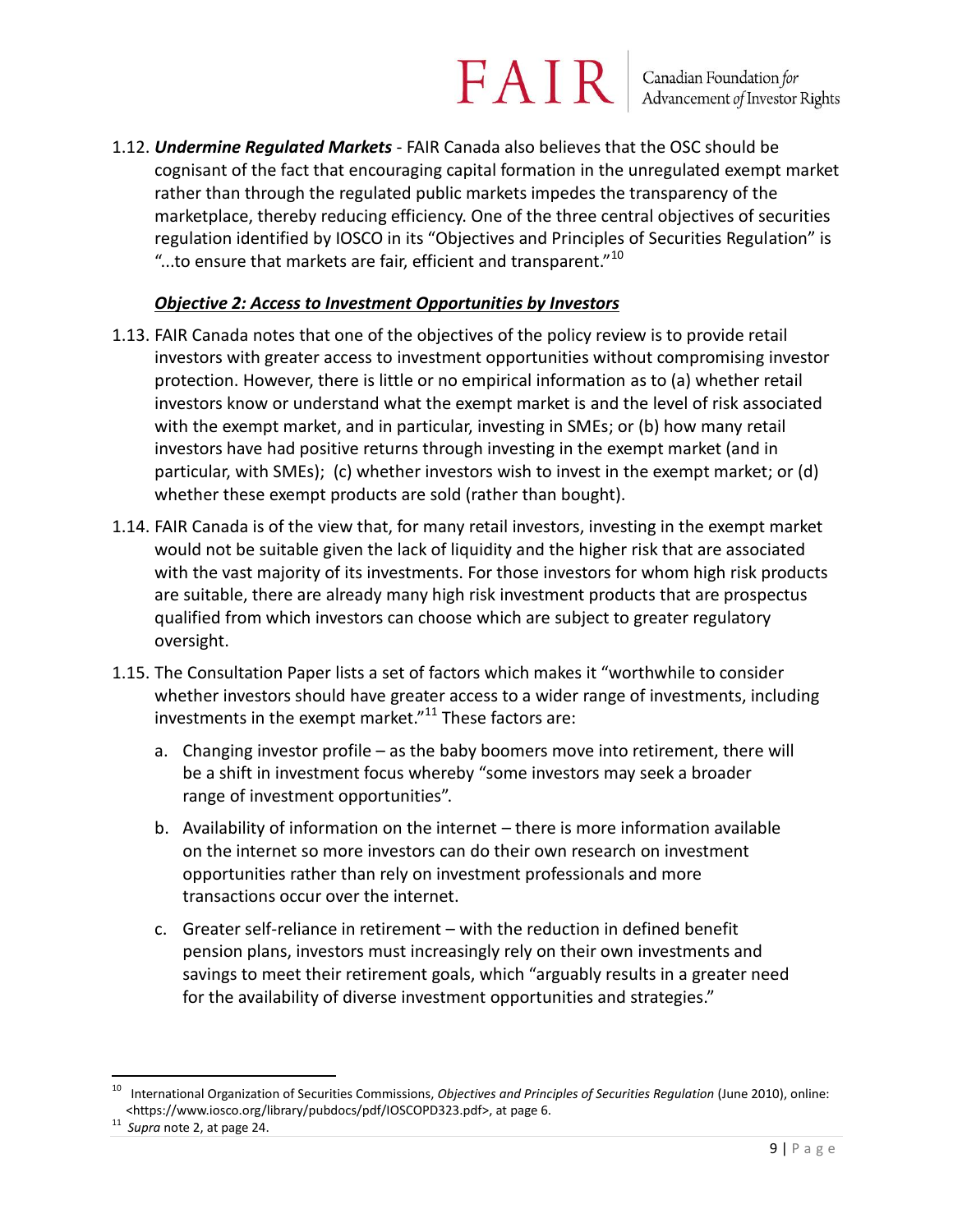- 1.16. FAIR Canada does not see any of these factors as resulting in a need for investors to have greater access to the unregulated exempt market. The fact that there is an aging demographic, a decline of pension plans and the increasing need to save for one's own retirement, coupled with increasing complexity and amounts of information does not lead to a need for more investing in higher risk unregulated or poorly regulated products in the exempt market by seniors or baby boomers, as a group.
- 1.17. While investors may be tempted by sales pitches about the purported higher returns (and downplayed risks) associated with exempt market products given their need to accumulate adequate retirement savings, increasing access to such products may not lead to improved outcomes for retail investors. In fact, it is likely to lead to greater losses and loss of retirement savings.
- 1.18. *Internet* In addition, the fact that more information is available on the internet has not resulted in a marked reduction in the amount of trust and reliance placed on financial intermediaries by retail investors. In fact, given the increasingly complex nature of financial products, many investors have become more reliant on intermediaries to provide them with advice.
- 1.19. The internet is a great source of information, particularly when it comes from reliable sources. Do regulators seriously suggest that unsophisticated investors should rely on "information" posted on the internet by unregulated persons or about unregulated products? Does posting information on the internet somehow increase the accuracy or truthfulness of the information? Or is the internet the greatest boon to fraud in this century?
- 1.20. The idea of increasing the choice of products available to investors and increasing access to those products is often argued by industry stakeholders and at first glance, sounds appealing. However, what is really being sought is a relaxed of the securities regulations by receiving an exemption from the protections provided by a prospectus that has been vetted by securities regulators and the ability to sell securities that are often opaque to a greater number of individuals who lack the expertise or information necessary to make an informed decision. In light of the fact that many exempt market securities products have low liquidity and high risk, we question whether such products are suitable for many retail investors, especially seniors, to purchase and that greater access would lead to better outcomes.
- 1.21. The idea of greater access for investors or greater choice of products for investors is a convenient argument for those stakeholders who want securities regulations relaxed in their favour. Like mutual funds, most exempt market products for retail investors are sold rather than purchased.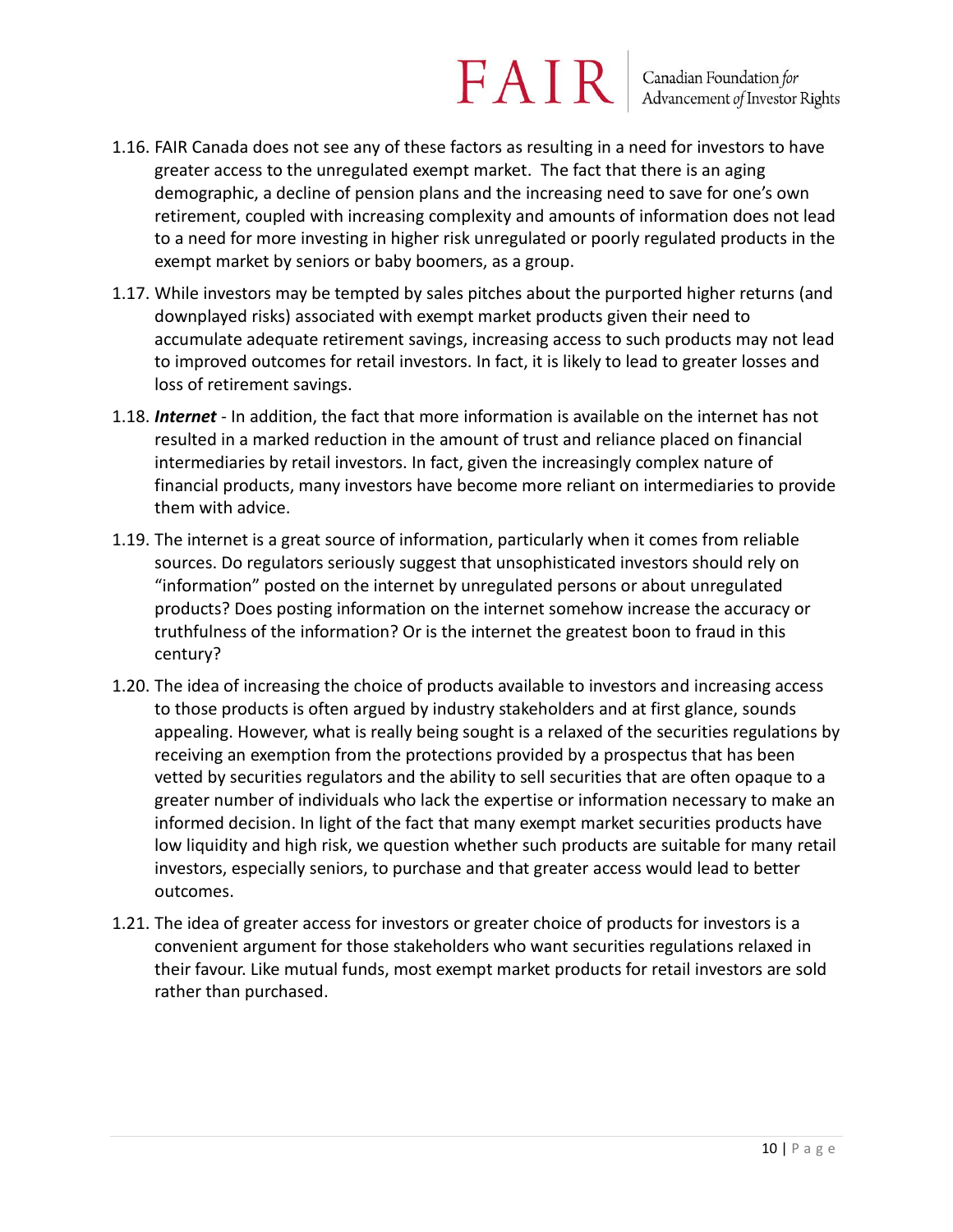### $FAN$  R  $\vert$  Canadian Foundation for Advancement of Investor Rights

### *Objective 3: Better Aligns the Interests of Issuers and Investors*

- 1.22. Very little is said about this policy objective in the Consultation Paper. It appears to be a factor that will be considered while pursuing the main objective of fostering capital raising. $12$
- 1.23. FAIR Canada believes that any proposed prospectus exemption should be assessed according to whether it would foster fair and efficient capital markets and confidence in capital markets and provide adequate protection to investors. Does the exemption promote informational symmetry between issuer and investor and the ability of the market participants to use that information effectively so as to make informed decisions? **Or does the proposed exemption increase informational asymmetry, discourage signalling (is there price discovery through published pre-trade and post trade information) and encourage unsophisticated investors who lack investment knowledge (about the exempt product at issue) to participate? Moreover, is there effective oversight, enforcement and procedural fairness to ensure that investors are adequately protected?**

### **2. Empirical Data on Exempt Market Needed**

- 2.1. FAIR Canada agrees with the OSC that data on exempt market activity is necessary to inform decisions about regulatory changes to the exempt market.<sup>13</sup> We commend the OSC for providing the exempt market statistics to stakeholders that are found at Appendix C to the Consultation Paper.
- 2.2. **We fully support the OSC's suggestion that it mandate electronic filing of the reports on exempt distributions and amending the reports to require additional information.**
- 2.3. As discussed above, there is no public information available currently on the amount of capital raised from individual investors in the exempt market including the amount raised by SMEs from individual investors. **FAIR Canada recommends that information collected should include the size of the issuer (in addition to the additional information sought as listed on page 40 of the Consultation Paper) as well as the type of investor so that this information can be ascertained.**
- 2.4. *Need for Empirical Data* FAIR Canada in its submission on the Accredited Investor Exemption, recommended that the CSA publish available information and initiate a comprehensive study of the exempt market to identify areas of high risk to investors. We believe it is extremely important to identify where investor losses are occurring and the causes of such losses, in order for regulation to focus on areas of higher risk.<sup>14</sup> If the information is not available to CSA members, we continue to recommend that research be

 $\overline{a}$ 12 See, for example, *supra* note 2, at page 23.

<sup>13</sup> *Supra* note 2, at page 39.

<sup>&</sup>lt;sup>14</sup> See paragraph 2.2 of FAIR Canada's submission to the CSA re Review of Minimum Amount and Accredited Investor Exemptions (February 29, 2012), available online <http://www.osc.gov.on.ca/documents/en/Securities-Category4-Comments/com\_20120229\_45-401\_fair.pdf>.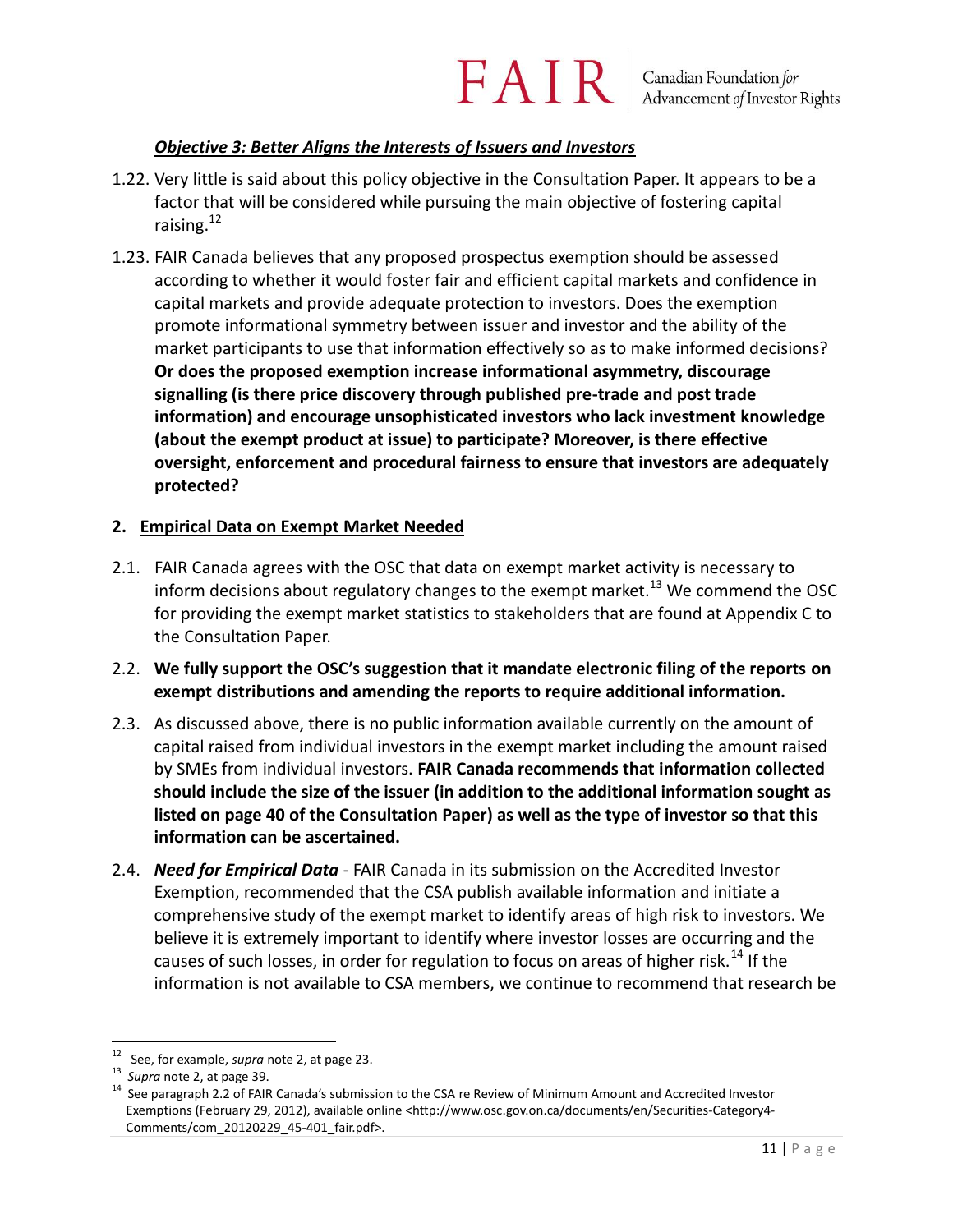undertaken to aid in assessing which parts of the exempt market are highest risk and in need of reform.

- 2.5. FAIR Canada agrees with the OSC Consultation Paper that the experience of the other CSA jurisdictions with certain prospectus exemptions that the OSC is considering is extremely important. FAIR Canada looks forward to reviewing any analysis of data from other CSA jurisdictions as to their experience with the offering memorandum prospectus exemption and the "friends and family" prospectus examination, and in particular the level of investor protection afforded under those exemptions, especially in light of the serious compliance deficiencies that have been noted with prospectus exemptions in those jurisdictions. More detailed comments on these deficiencies will be provided in section 5 regarding an OM Exemption.
- 2.6. Other information which would be valuable to the policy-making process includes:
	- What portion of the exempt market is sold to retail investors through registrants who are members of a self-regulatory organization ("**SRO**") versus sold by registrants who are not members of a SRO?
	- How much of the capital raised by reporting issuers in the exempt market came from individual investors and how much of the capital raised by non-reporting issuers in the exempt market came from individual investors? And what portion of this was for SMEs? For example 76% of the capital raised by non-investment funds (\$28 billion out of the 87 billion) was raised by non-reporting issuers. How much of the \$28 billion would be raised by SMEs and how much of that raised by SMEs was from individual accredited investors?
	- How much of the capital raised from individual investors was for foreign (U.S. and other) reporting issuers or foreign non-reporting issuers?
	- What portion of the accredited investor capital raised (\$73 billion in 2011) came from institutional investors, permitted clients and how much came from individual investors?
	- How much of the \$59 billion of investment fund capital raised is simply monies that was subsequently redeemed (i.e. simply monies put in and then taken out a short time later)? We understand that in some cases large sums of money were invested in a collective investment fund only to be taken out a short time later.
	- What type of firms make up the investment fund category? And how many funds make up this category? Do any of these firms have CIPF or similar coverage in the event of insolvency?
	- How much of the money raised from retail investors was misappropriated through fraud or other wrongdoing?
	- What portion of the known fraud that occurred in the exempt market was recovered for investors and from whom and through what mechanisms did they obtain recovery (partial or otherwise)?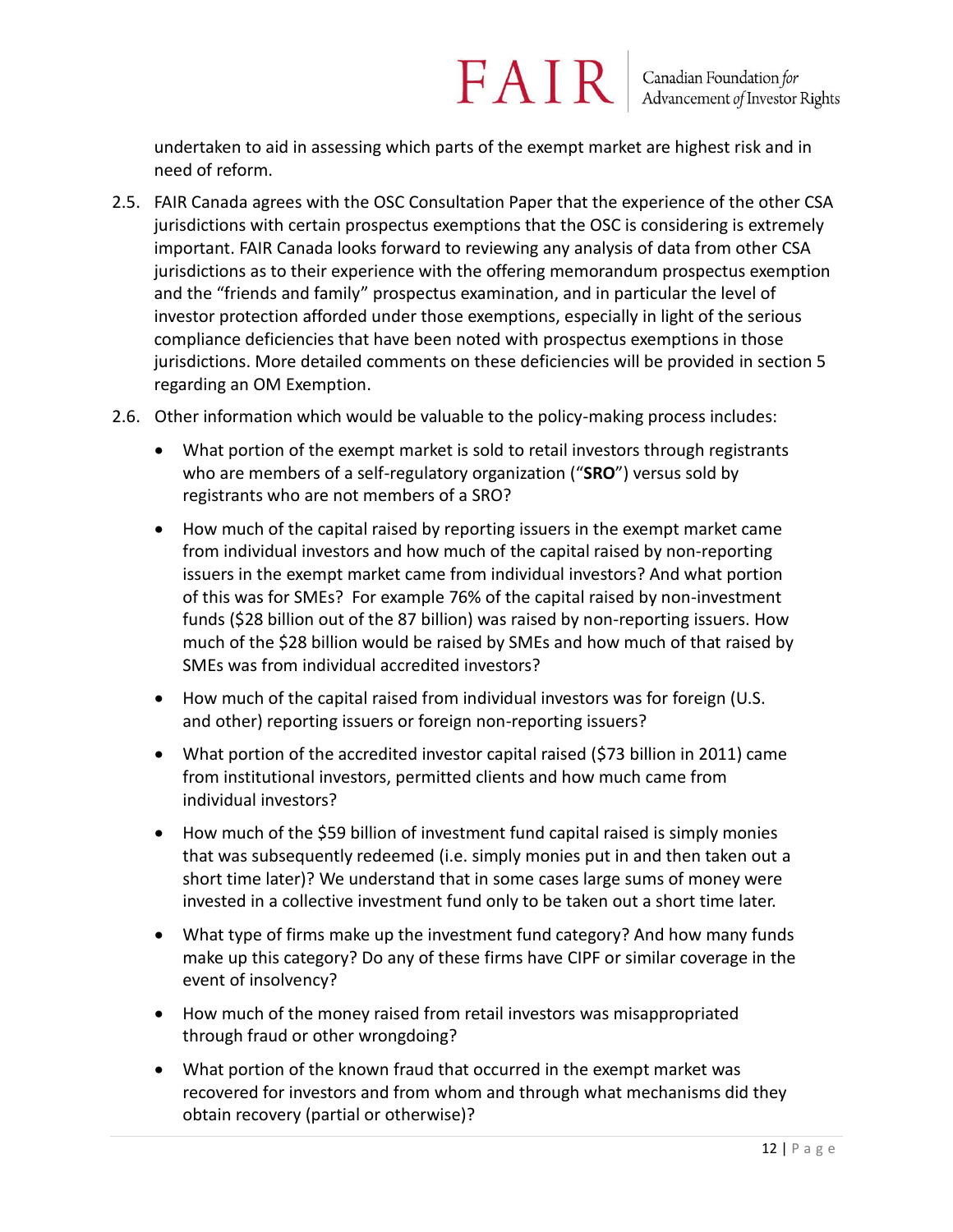How much of the money raised by SMEs resulted in positive returns for investors, one, three and five years later? What are the returns for investors, and in particular, retail investors, in the exempt market more generally?

FAIR

 How many of the SMEs that raised money through the exempt market, were still in operation, one year, three years and five years later.

#### **SMEs in Canada**

- 2.7. FAIR Canada fully recognizes that SMEs play an important role in Canada's economy. As noted by the Consultation Paper, SMEs accounted for over 54% of Canada's Gross Domestic Product (GDP) (and 40% in Ontario), in 2005 and accounted for 54% of Canadian job creation between 2001 and 2010. The ability of SMEs to obtain access to finance is often cited as an important factor which may limit their growth.
- 2.8. It should also be noted that SMEs suffer from high failure rates, with only one in five new firms surviving to their tenth birthday and the average length of life for new firms across all industries is about six years. $15<sup>15</sup>$
- 2.9. While substantial new firms enter the marketplace each year, many of these firms exit quickly. Failure rates among entrants are extremely high. Some 40% have exited by their second birthday, and about 75% fail by their eighth birthday. On average, mean survival time is about six years, while the median length of life is approximately three years. The early years are the most difficult for entrants. Failure rates are high in the first years of life, but these failure rates decline as firms mature. The probability that a new firm will not live past its first birthday is  $23\%$ .<sup>16</sup>
- 2.10. Thus, investing in start-up businesses is high risk, given the high failure rate. The profitability of such enterprises is a separate area issue discussed below.

#### **Costs of Accessing Capital for SMEs**

2.11. FAIR Canada notes that the Consultation Paper does not cite any information on the costs for SMEs to access capital using the existing avenues that are available to them (such as a traditional IPO, backdoor listing such as a reverse takeover or reverse merger, OM exemption route available in some CSA jurisdictions, debt financing, traditional bank loans, angel investors or otherwise). **It appears that there is little empirical evidence of the effects of regulatory constraints on the ability of SMEs to raise capital in a timely and efficient manner.**<sup>17</sup> Is there any evidence that regulatory oversight unduly impedes access to capital, and if so, what is it? What led some SMEs to become public listed companies and others to not go this route? This type of information would be useful for informing the public policy process regarding the exempt market.

<sup>&</sup>lt;sup>15</sup> Statistics Canada, available online at [http://www.statcan.gc.ca/pub/61-526-x/61-526-x1999001-eng.pdf.](http://www.statcan.gc.ca/pub/61-526-x/61-526-x1999001-eng.pdf)

<sup>16</sup> *Ibid*.

<sup>&</sup>lt;sup>17</sup> Ceclie Carpentier and Jean-Marc Suret, "Entrepreneurial Equity Financing and Securities Regulation: an Empirical Analysis" (July 5, 2010) at page 2.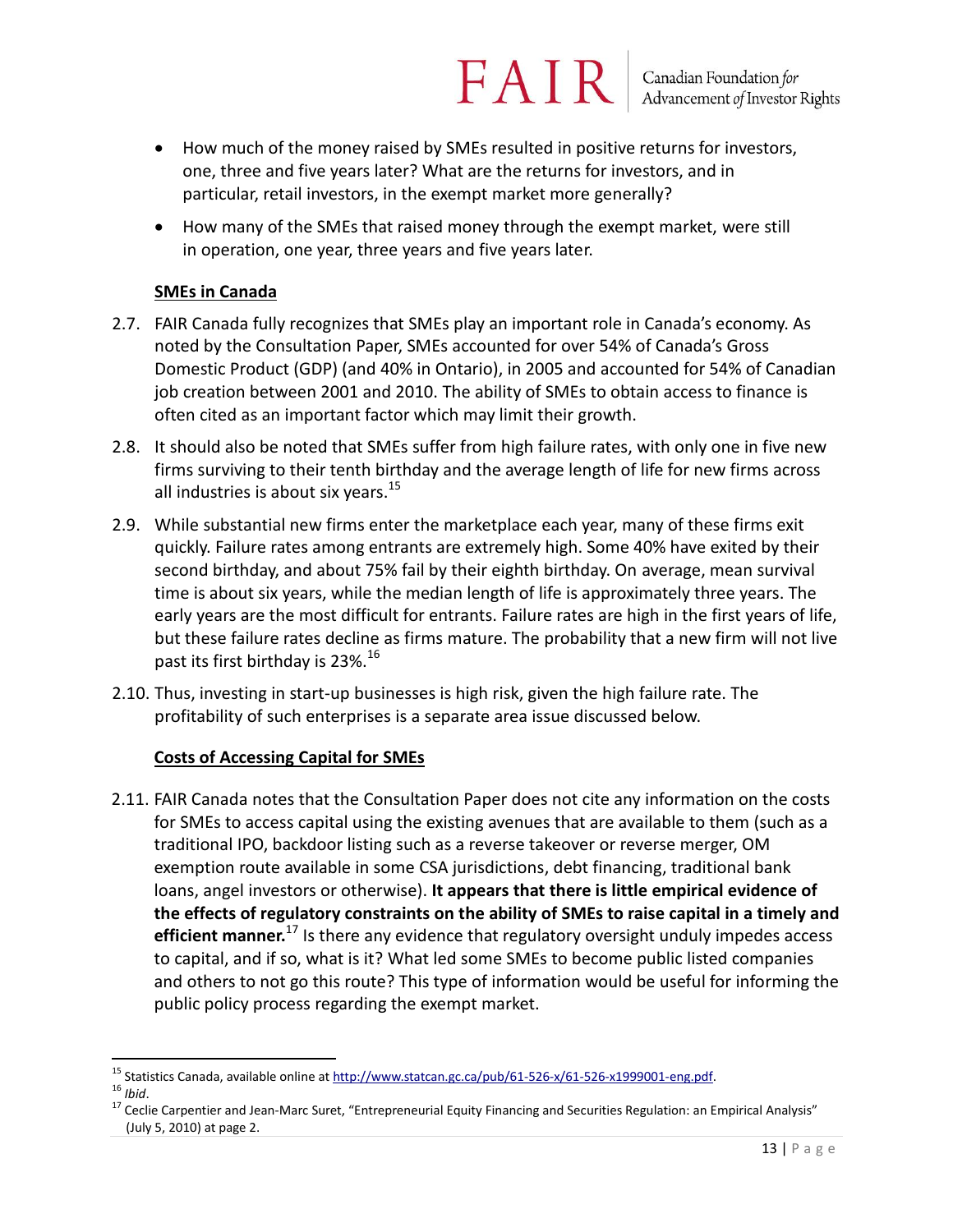## $FAN$  R  $\vert$  Canadian Foundation for

2.12. How do the costs of complying with securities regulatory requirements for accessing capital compare to other costs of raising capital, such as investment banking fees or other administrative costs? What are the interest rates charged by financial institutions for SMEs? Should regulators put more resources into exploring ways to reduce the costs of raising capital in the regulated market?

#### **What Do Investors Earn in Returns from Investing in SMEs?**

- 2.13. Information regarding the returns that investors have obtained through investing in SMEs is relevant to any consideration of broadening the prospectus exemptions in order to allow SMEs to attempt to raise more capital and when considering broadening access by investors to SMEs in the non-public markets.
- 2.14. Recent empirical studies have been conducted by Cecile Carpentier and Jean-Marc Suret, professors, members of the Chair in Entrepreneurship and Innovation at Laval University. In one study, using a sample of Canadian reverse mergers (mainly on the TSX-V) over a period of two decades involving SMEs, the professors conclude as follows:

Several researchers and professional associations contend that the securities regulation is too restrictive and unduly impedes the development of new ventures.... Concomitantly, regulators and many scholars argue that without strong listing and disclosure requirements, a lemon market will emerge, where only firms of poor quality will list... . We analyze these two perspectives in a context of lax minimal requirements where firms can list using an RM with minimal disclosure.

The companies using RMs are predominantly very small, have weak growth, generally provide investors with negative returns and frequently delist. They fail to significantly increase their performance and equity size after the listing. This is especially true for the smallest companies, for which the proportion of success is very low compared with the high failure rate. Our results indicate that managers use RMS to list lower quality companies without real growth opportunities, which do not survive in the market. Investing in those firms provides very low rates of return. This indicates that investors fail to accurately appraise the value of RM firms. **Our observations are definitely not in line with the propositions that the securities regulation should be changed to allow the financing of entrepreneurial ventures. Our results confirm the lemon proposition ...We show that a lemon market can emerge when the rules governing small business equity financing are largely relaxed. ...Individual investors seem unable to correctly invest in small emerging firms. This last result is particularly important because the investors involved in the financing of RM firms are considered by the regulators as "accredited investors". They exhibit considerable revenues or net assets, and they are assumed to be able to invest wisely without the advice of professionals**. <sup>18</sup> [our emphasis]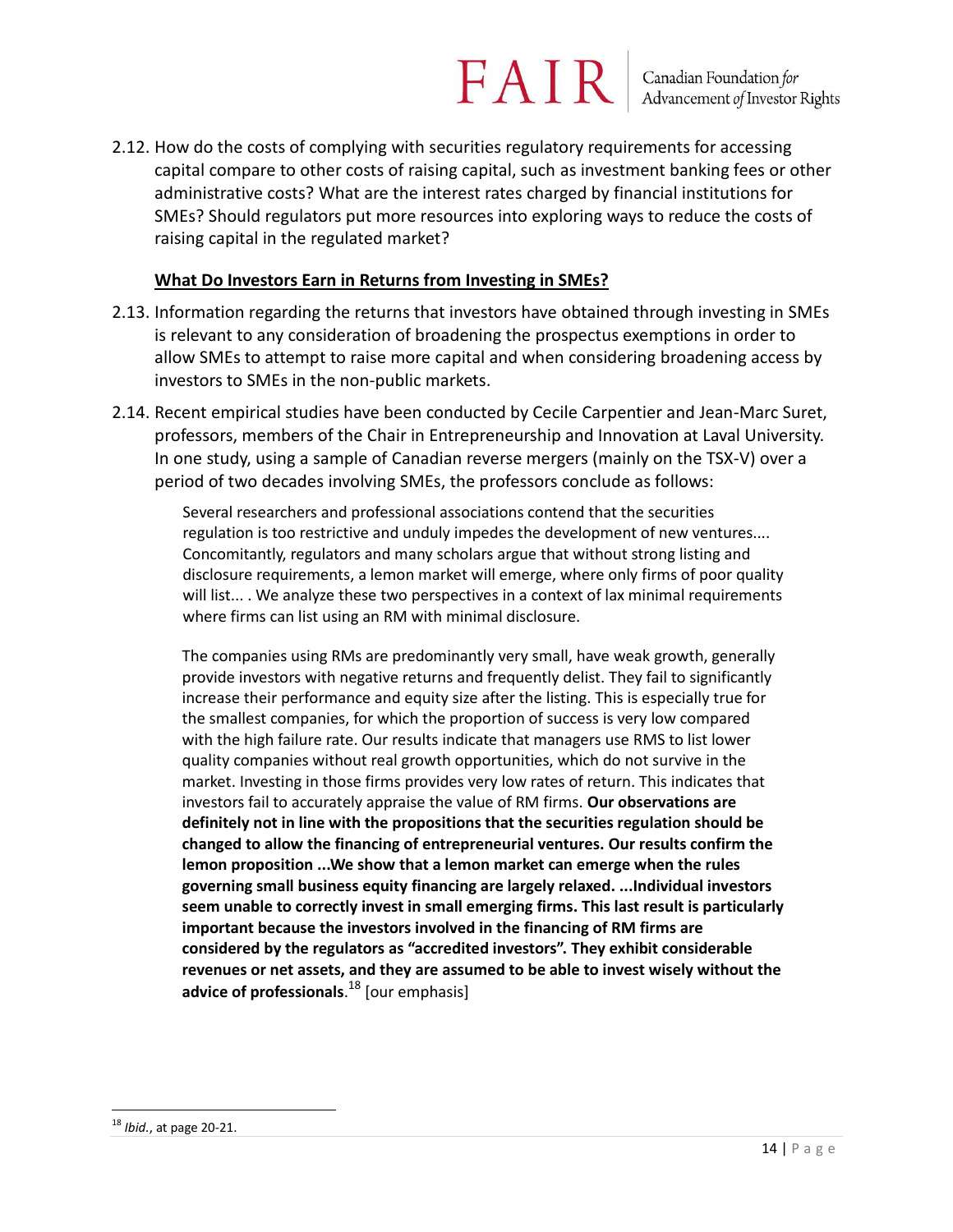- 2.15. The study found that investors obtained very poor returns, were not able to set correct prices in the market nor were they able to deal with the high level of information asymmetry in the market.<sup>19</sup>
- 2.16. Another study by Carpentier, Jean-Francois L'Her and Jean-Marc Suret looks at the investor experience with SMEs. It analyzes equity offerings (SMEs who list on a public venture market at a pre-revenue stage with small assets and capitalization) launched by public SMEs in Canada, from 1993 to 2003.<sup>20</sup> The findings in the paper include:
	- Managers issue equity before a large decrease in operating income and operating profitability – thereby exploiting information asymmetry by deciding to issue equity when their stock is overvalued
	- Relative operating performance is worse three years after the issue than in the year of the issue. "This observation is consistent with the proposition that the quality of small public firms seeking outside equity is lower than the quality of similar firms that are not seeking such financing."
	- Most investors that buy shares experienced, on average, huge abnormal negative returns.
	- Possible explanations for why investors continue to fail to learn that such investments are poor investment decisions include:
		- Lack of empirical evidence about this market so people are not generally aware of the low performance of listed SMEs
		- Lack of sufficient information to assess the true quality of issuers can be part of the explanation for investors' *interest* in these stocks
		- Lack of rationality of investors "**It seems that investors consider these shares to be similar to lottery tickets, and accept a negative average return because some of these shares can produce huge gains**. ... In a limited number of cases, ...issuers provide investors with exceptional returns....Indeed, the TSXV trumpets the success stories in its publications, indicating for example that several companies have exhibited huge annual returns reaching 6,100% for the year 2006. ...**However, this situation can explain why investors with a preference for positive skewness continue to invest in this category of issues, even if the average expected return is negative**. The three elements presented above are not exclusive...However, more research is needed." <sup>21</sup>(page 22-23)
- 2.17. In a study on the return on private investment in small public entities, the professors examined 2,987 traditional private placements by Canadian small public firms over a

<sup>19</sup> *Supra* note 17, at page 1.

<sup>&</sup>lt;sup>20</sup> Cecile Carpentier, Jean-Francois L'Her, and Jean-Marc Suret, "Seasoned Equity Offerings by Small and Medium Sized Enterprises" (December 23, 2009), available online at <http://ssrn.com/abstract=1447521>.

<sup>21</sup> *Ibid*. at pages 22-23.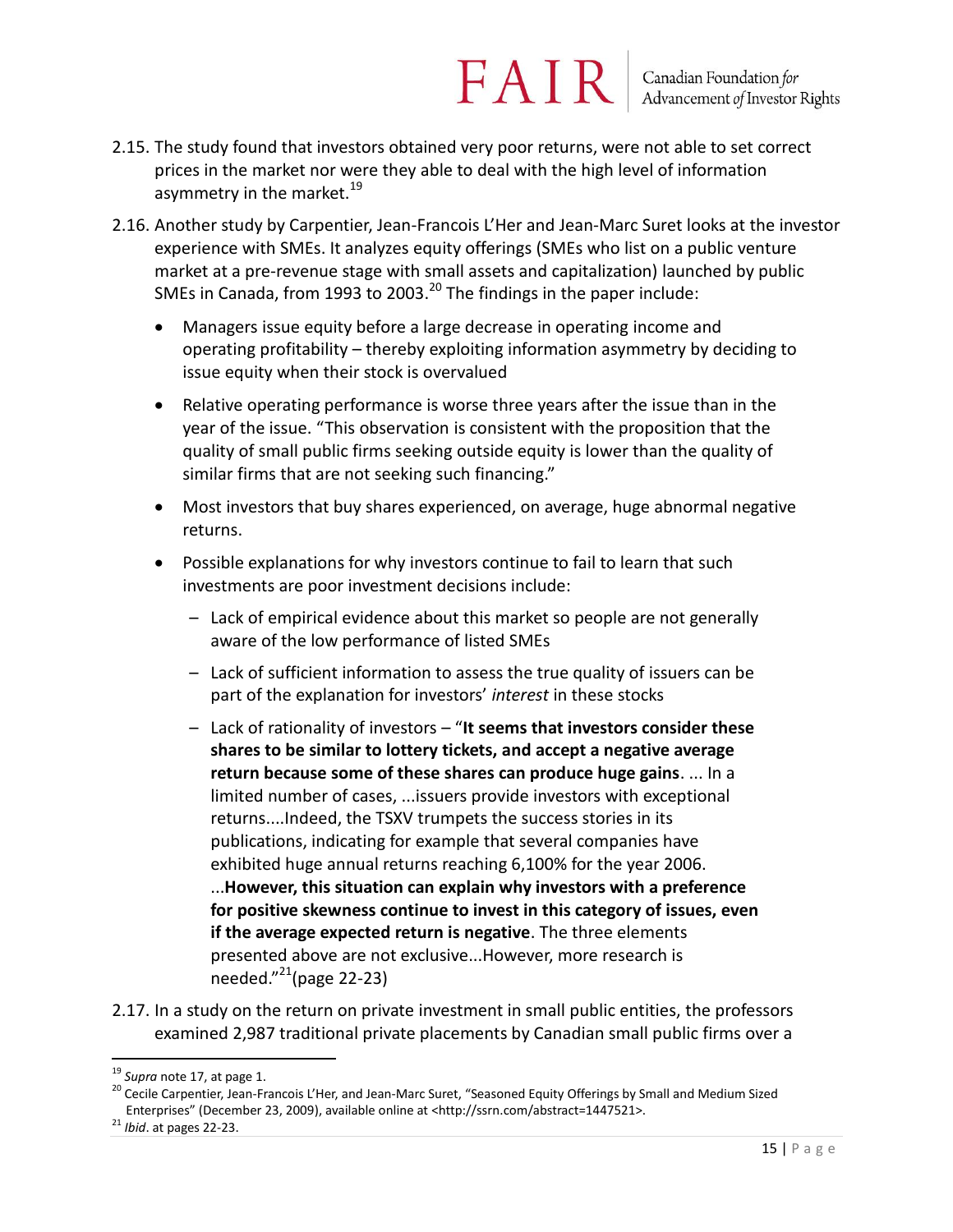### $FAN$  R  $\vert$  Canadian Foundation for

decade sold to accredited investors.<sup>22</sup> They found that private placement issuers offer, on average, poor returns. They found that institutional investors are involved in only 15.91% of the largest private investment in public equity investments ("**PIPEs**") and probably in even fewer of the smaller PIPEs. The results they obtain suggest that investors in small firms can be overly optimistic and attribute unrealistically high valuations to hard-to-value growth firms that engage in intense investing activity.

#### 2.18. **The studies referred to above suggest that proposed exemptions must be devised that allow for:**

- **(1) information symmetry,**
- **(2) more publically available information about the performance of investments in SMEs, both listed and unlisted investments, and**
- **(3) sufficient information to investors so that they can make more informed decisions about whether to purchase the investment given its price, costs, risk and/or value**.

### **3. Compliance with Securities Requirements Critical to Investor Protection and Quality Capital Formation**

- 3.1. FAIR Canada commented in its submission on the accredited investor exemption that compliance with criteria for relying on a given exemption needs to be addressed and that the current system is not able to protect investors given the self-policing nature of the system.
- 3.2. In FAIR Canada's submission on CSA Multilateral Instrument 45-311, *Exemptions from Certain Financial Statement Related Requirements in the Offering Memorandum Exemption to Facilitate Access to Capital by Small Businesses<sup>23</sup>* , we call for a critical review of the level of investor protection afforded under the OM exemption in the participating jurisdictions, given the high level of non-compliance that numerous CSA notices and reviews have indicated.
- 3.3. The lack of compliance with rules governing the various exemptions is a critical issue that needs to be resolved in order for there to be adequate investor protection. Noncompliance with the rules, weak enforcement, a perception of weak enforcement, and difficulties for investors to obtain recovery of any funds generally harms investors and weakens confidence in the exempt market and our capital markets. Confidence in our markets, including confidence that the markets are fair and that the rules are effectively enforced, is critical to capital formation.
- 3.4. **FAIR Canada urges the OSC to ensure that the OSC has adequate resources in order to have robust compliance with respect to issuers and registrants who operate in the exempt market. Absent real compliance and sufficient punishment for those who do not**

 $\overline{a}$ <sup>22</sup> Cecile Carpentier, Jean-Francois L'Her and Jean-Marc Suret, "The return on private investment in small public entities", available online at [<http://ssrn.com/abstract=1712481](http://ssrn.com/abstract=1712481)>.

<sup>&</sup>lt;sup>23</sup> FAIR Canada submission dated February 20, 2013, available online a[t http://faircanada.ca/wp-content/uploads/2011/01/FAIR-](http://faircanada.ca/wp-content/uploads/2011/01/FAIR-Canada-comments-re-Certain-OM-Exemptions.pdf)[Canada-comments-re-Certain-OM-Exemptions.pdf.](http://faircanada.ca/wp-content/uploads/2011/01/FAIR-Canada-comments-re-Certain-OM-Exemptions.pdf)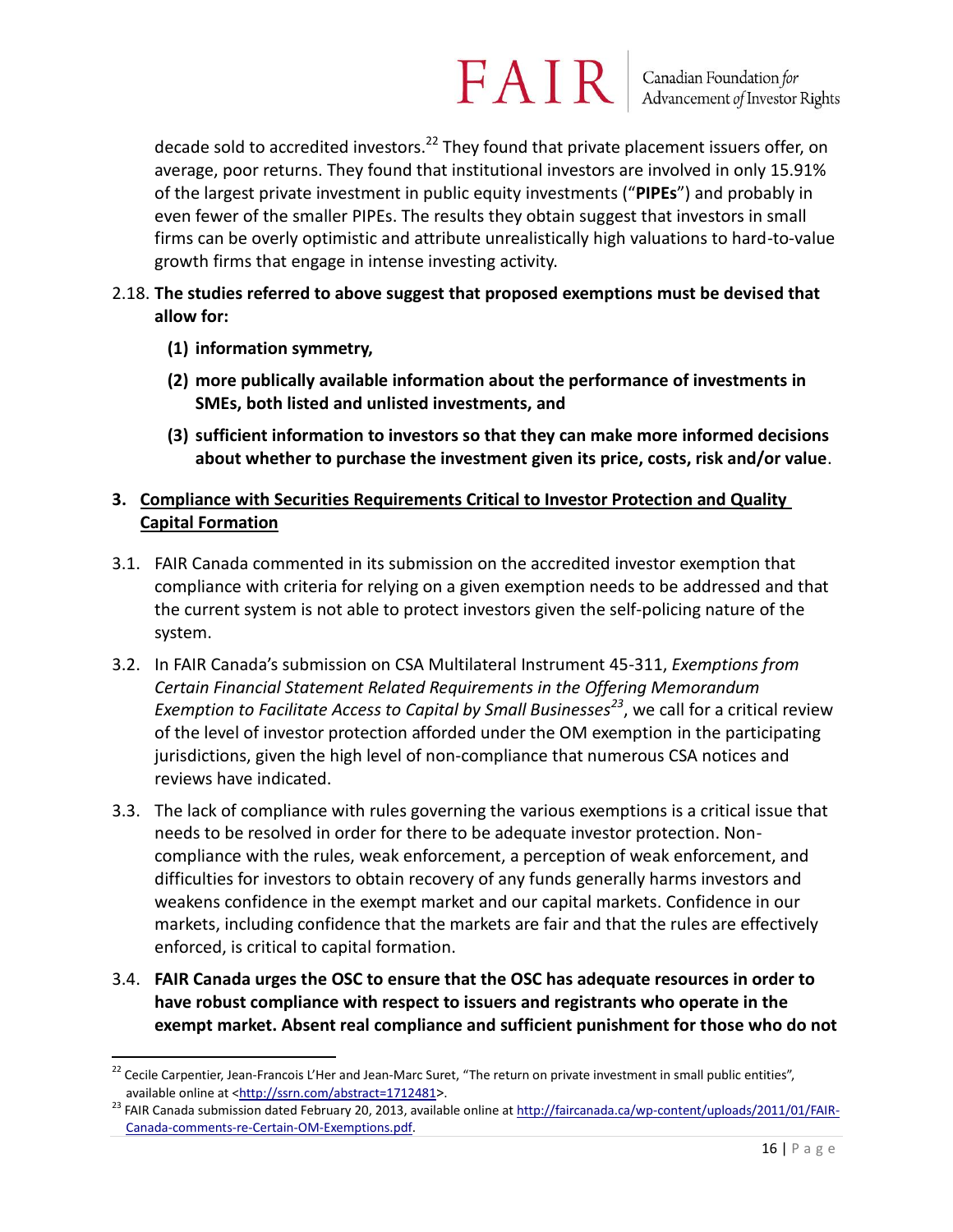#### **comply, broadening the exemptions that can be relied upon to raise capital will simply result in greater investor harm.**

FAIR

- 3.5. FAIR Canada recommends that compliance would likely be improved if registrants were made aware that they will be subject to an on-site review at some point in time, regardless of whether they are selected for a review based on the risk-based approach currently in use at the OSC. A risk-based approach determines areas of risk through sending out a questionnaire to registrants and therefore relies on self-reporting to identify firms that are high risk. While this is supplemented by other methods<sup>24</sup> (such as random selection, of for-cause reviews based on complaints or referrals from other OSC branches, SRO or other regulator), we wonder whether it could be augmented with other sources of information and other risk analytics.<sup>25</sup> We recommend that benchmarking to other leading jurisdictions be undertaken. The Hong Kong Securities and Futures Commission's approach suggests that each firm is reviewed at some point of time.<sup>26</sup>
- 3.6. *OSC Review of EMDs* The review of Exempt Market Dealers (EMDs) resulted in a finding of a number of serious deficiencies which included:
	- Inadequate compliance systems and CCOs not adequately performing responsibilities;
	- Conflicts of interest when selling securities or related or connected issuers;
	- Misuse of the accredit investor exemption;
	- Unsuitable investments and failure to meet KYC, KYP and suitability obligations;
	- Commingling and inappropriate use of investor monies;
	- Inadequate supervision of dealing representatives; and
	- Not disclosing outside business activities.
- 3.7. *OSC Sweep of EMDs -* As a result of the above-noted deficiencies, in June 2012 the OSC did a sweep of over 85 EMDs and PMs to assess compliance. In addition, a sample of a dealer's or adviser's clients were also contacted as part of the review process. We hope that the results of the compliance sweep will be released in the near future, and will be released before any decision on expanding exemptions in the exempt market is made. The results of this sweep will likely be critical to informing the policy-making process with respect to broadening exemptions.

#### **4. Equity Crowdfunding – A Bad Idea Whose Time Has Come?**

### 4.1. **FAIR Canada believes that permitting equity crowdfunding will pose great harm to investors and FAIR Canada recommends that Canadian governments and securities**

<sup>24</sup> <sup>24</sup> OSC Staff Notice 33-738, OSC Annual Report for Dealers, Advisers and Investment Fund Managers (2012), online: <http://www.osc.gov.on.ca/documents/en/Securities-Category3/sn\_20121122\_33-738\_annual-rpt-dealers.pdf>.

<sup>25</sup> See how the SEC selects its examination priorities i[n www.sec.gov/news/press/2013/2013-26.htm.](http://www.sec.gov/news/press/2013/2013-26.htm)

<sup>26</sup> Hong Kong Securities and Futures Commission, Supervisory Approach, online: [<http://www.sfc.hk/web/EN/regulatory](http://www.sfc.hk/web/EN/regulatory-functions/intermediaries/supervision/supervisory-approach.html)[functions/intermediaries/supervision/supervisory-approach.html>](http://www.sfc.hk/web/EN/regulatory-functions/intermediaries/supervision/supervisory-approach.html).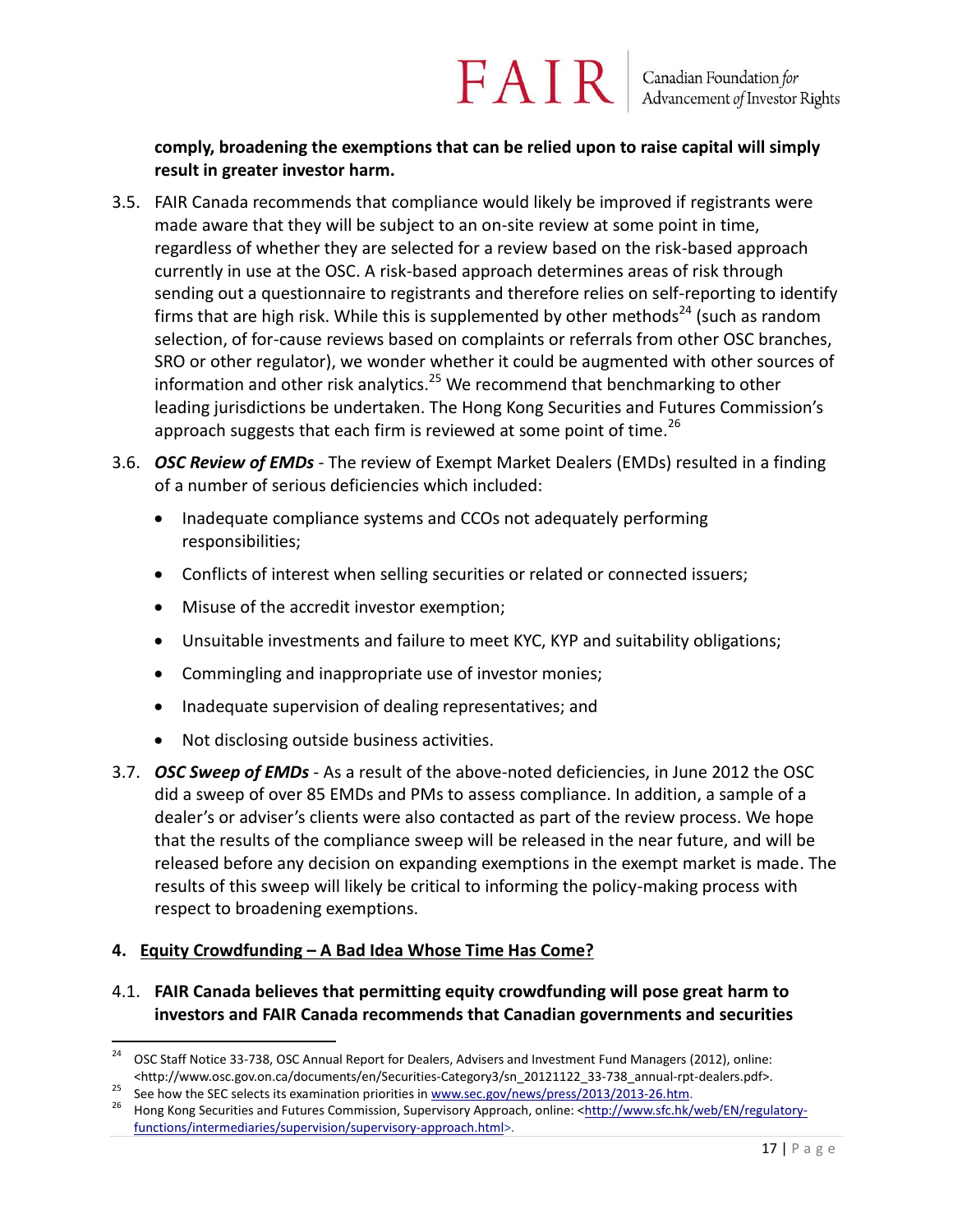**regulators decline to introduce it on the basis that it is too risky for investors and will undermine investor confidence in the Canadian capital markets.** 

- 4.2. *Crowdfunding a Top Threat* The North American Securities Administrators Association, which represents U.S. state and Canadian provincial securities regulators, has listed crowdfunding and internet offers as one of its Top Investor Threats in its 2012 NASAA Enforcement Report. The Report states: "The 2012 JOBS Act makes significant changes to the methods start-up businesses and entrepreneurs may employ to bring their ventures to the investing market, and investors must be wary of the attendant risks....Even when the relaxed rules and registration exemptions are effective, they will not make investments in small businesses less risky – just more prevalent. And the JOBS Act provisions do not eliminate fraud, an unfortunate common feature of Internet securities activity."
- 4.3. NASAA's concerns remain today. In a recent statement NASAA's president stated: "Our concerns about the fraud potential facing investors and entrepreneurs related to crowd funding are unchanged. For crowd funding to have the best opportunity to realize the potential its proponents promised, the SEC must take the time necessary to ensure a reasonable balance between investor protection and the needs of industry."<sup>27</sup>
- 4.4. *Outgoing SEC Chair Rejects Crowdfunding Legacy*  Shortly before she stepped down as SEC Chair on December 10, 2012, SEC Chairwoman Mary Shapiro delayed the implementation of a rule to remove the ban on general solicitation for certain issuers (otherwise known as crowdfunding), out of concern that such a rule would tarnish her legacy as a pro-investor leader of the agency and did not afford stakeholders an appropriate consultation period.
- 4.5. *Evidence of Benefits Lacking* **FAIR Canada also believes that there is little evidence that crowdfunding will result in the purported benefits – that is, improved capital formation, with resulting job creation and improved economic output.**<sup>28</sup> There are no provisions in the concept proposal that incentivize SMEs to use any capital that may be raised to expand their business or create jobs in Ontario or Canada. The lowering of investor protections with the resultant likely increase in fraud has the real possibility of hurting legitimate businesses by increasing the cost of capital while making it easy for fraudsters and scammers to make off with investor's funds.
- 4.6. FAIR Canada urges regulators and governments to examine the underlying reasons why certain SMEs are said to have difficulty in accessing capital and assess whether the crowdfunding concept will end up helping or hurting capital formation. As stated by Barbara Roper of the Consumer Federation of America recently: The thing about

<sup>&</sup>lt;sup>27</sup> Advocates urge SEC to propose crowd-funding rules, by Mark Schoeff Jr., Investment News, Febrauary 24, 2013.

<sup>&</sup>lt;sup>28</sup> Public Statement by Commissioner: Investor Protection is Needed for True Capital Formation: Views on the JOBS Act by Commissioner Luis A. Aguilar (March 16, 2012). While the comments are based on the analysis of the House Bill rather than the JOBS Act legislation that was passed in April, the analysis is still relevant.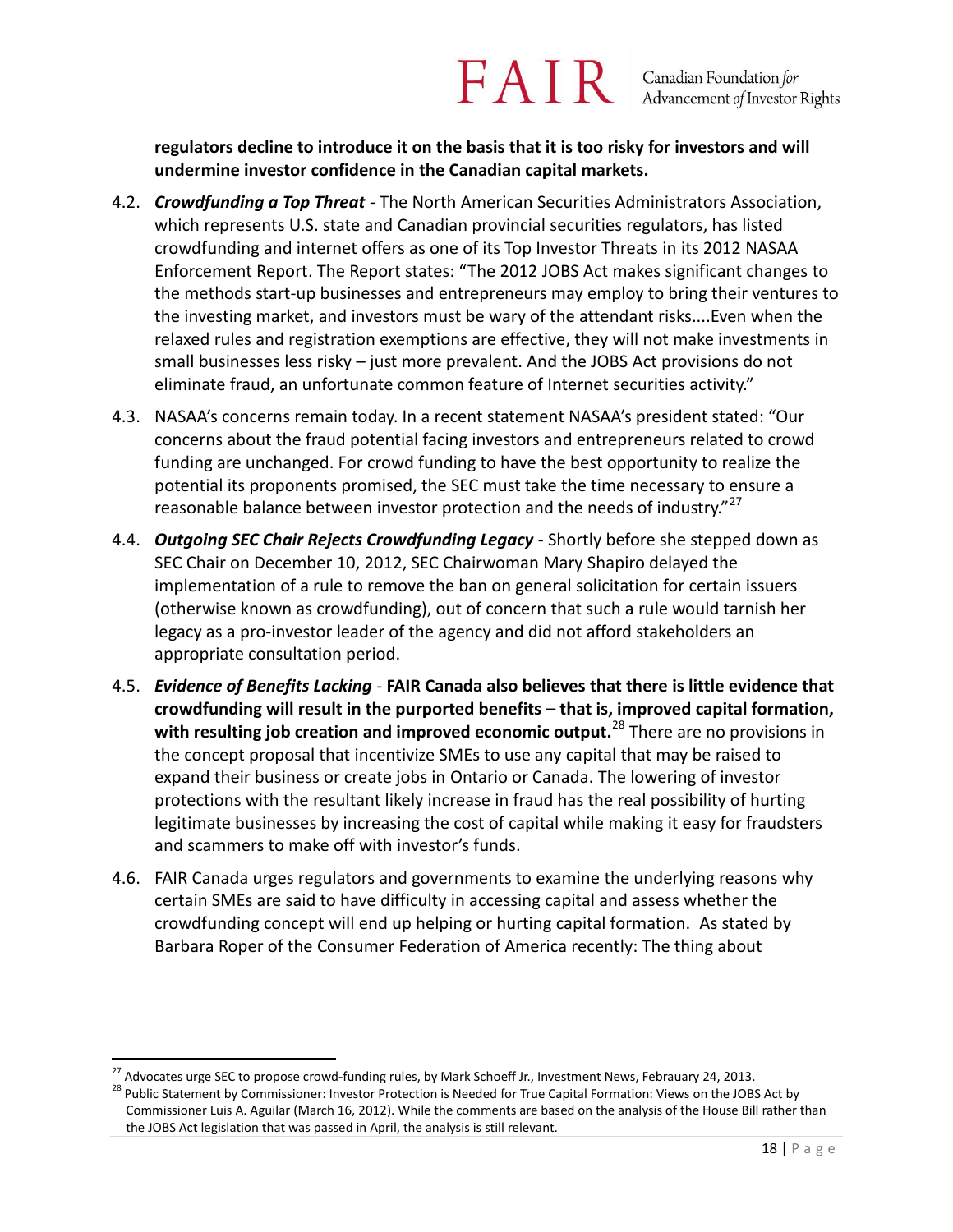crowdfunding is that it brings together unsophisticated issuers with unsophisticated investors...What could possibly go wrong?"<sup>29</sup>

### *Consultation Question: Would a crowdfunding exemption be useful for issuers, particularly SMEs, in raising capital?*

- 4.7. There is insufficient evidence to determine whether the crowdfunding concept would result in the desired result of increased real capital formation but, as discussed above, FAIR Canada believes that securities regulators should focus on their mandate of fostering fair and efficient markets and adequate investor protection, as this will result in the conditions for improved capital formation.
- 4.8. FAIR Canada believes that the existing crowdfunding concept results in too large a degree of informational asymmetry and too great a risk of fraud and potential for investor harm and, therefore, will not result in efficient markets nor the desired benefits that its proponents would argue it will achieve. FAIR Canada agrees with the following assessment:

Crowdfunding of equity capital for start-ups is one of a handful of jewels in the crown of the JOBS Act....But the crowdfunding jewel is fool's gold ...As a savvy tech entrepreneur told me the other day, "I love crowdfunding: it is cheap money for me. I know it is not good for the investors". That is the problem: **crowdfunding will at best be good only for the entrepreneurs and middlemen, paid for by unwitting consumers who simply cannot know enough about the highly risky ventures or the highly complex venture investing process to make informed investment decisions**. 30

### *Consultation Question: Have we recognized the potential benefits of this exemption for investors?*

4.9. The Consultation Paper sets out the argument made by proponents of crowdfunding that it will provide investors with more access to investment opportunities through the exempt market and thereby "democratize the exempt market". The Consultation Paper states:

> Crowdfunding may provide investors that do not qualify as accredited investors opportunities to invest in the exempt market. This would democratize the exempt market so that investment opportunities can be accessed by all investors, not just those with a high income or net worth. In particular, it would allow retail investors to participate to a limited extent, in start-ups and SMEs.

4.10. FAIR Canada believes that "democratization" really means eliminating fundamental investor protections and is not a principle that should guide securities regulators. Firstly, the accredited investor exemption, which uses income or net worth as a proxy for investor

<sup>&</sup>lt;sup>29</sup> Crowdfunding' Rules Are Unlikely to Meet Deadline, by Robb Madelbaum, New York Times, December 26, 2012, available online at www.nytimes.com/2012/12/27/business/smallbusiness/why-the-sec-is-likely-to-miss....

 $30$  Daniel Isenberg, "The Road to Crowdfunding Hell" (April 23, 2012), online: <http://blogs.hbr.org/cs/2012/04/the\_road\_to\_crowdfunding\_hell.html >.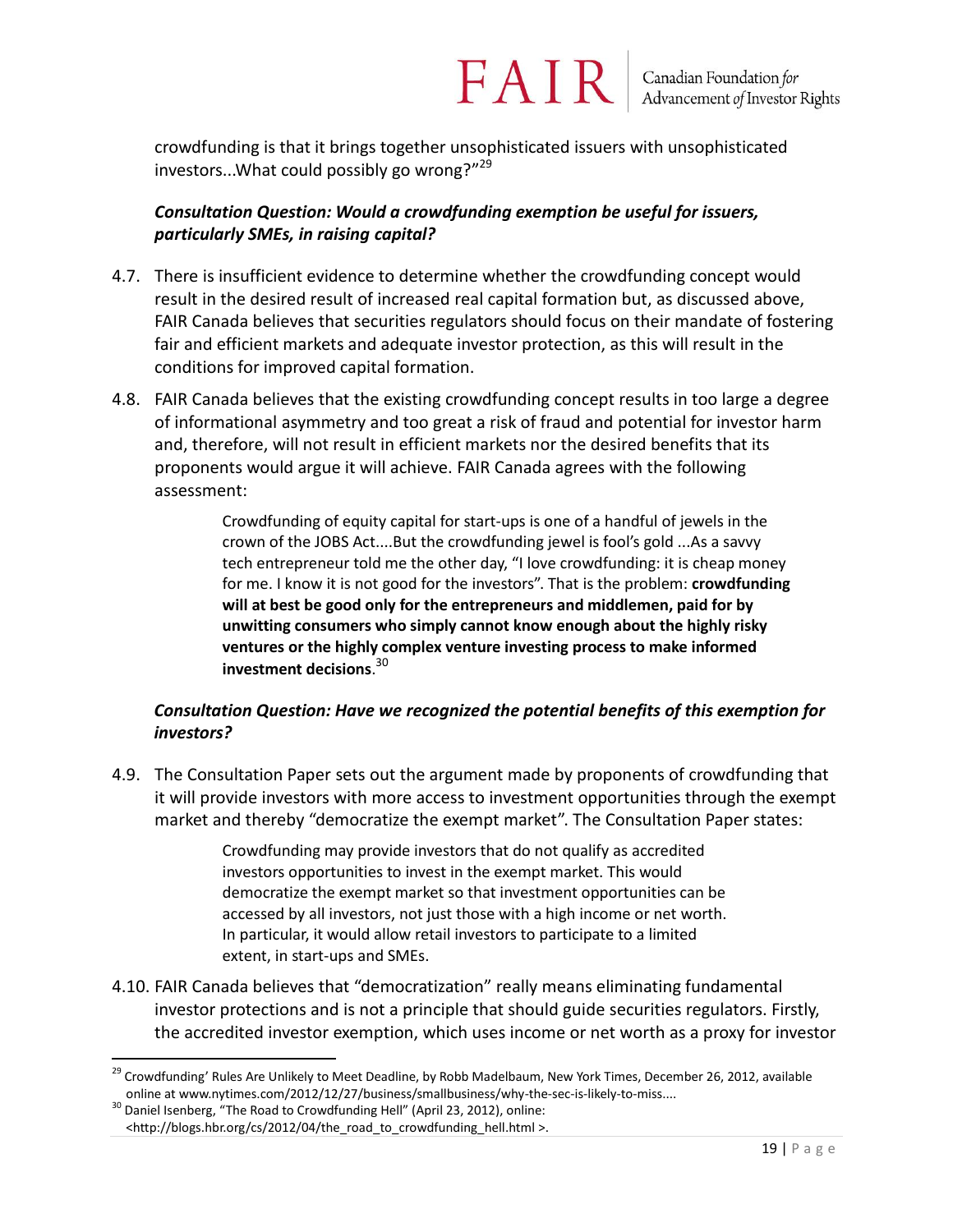sophistication, is currently under review. FAIR Canada believes that wealth is a poor proxy for sophistication and discusses this issue in more length in paragraph 6.2 and section 7. Secondly, what should concern securities regulators is not whether something is "accessible" to everyone or "democratic", but whether it is designed so that the market is efficient and investors are adequately protected. Thirdly, all investors are currently able to access SMEs through the public markets, mainly on venture exchanges where there are greater investor protections than are contemplated with the crowdfunding concept.

- 4.11. The great majority of companies listed on the TSXV and even TSX are SMEs and hundreds (if not more) of these need to raise money. Long time financier Ned Goodman estimates that nearly half of the 1,310 junior mining companies listed on the TSX-V could go under due to a lack of access to capital. $31$
- 4.12. The term "democratize" is generally used to refer to the transition from an authoritarian to a democratic political regime. And sounds like motherhood. The proponents of crowdfunding and expanding the exemptions available in the exempt market use this euphemistic term instead of being more candid. What they really mean is remove investor protection from people who are unsophisticated investors with less wealth so that they can make more money selling high risk unregulated products to them.
- 4.13. FAIR Canada believes that the existing prospectus exemption that is available in Ontario (the private issuer exemption) which limits investment in non-public start-ups and SMEs to those individuals who have a close relationship with the issuer is the appropriate bounds for access to start-ups and SMEs. The close relationship with the issuer under this exemption allows for some nexus such that the individuals may perhaps have the means to extract sufficient knowledge in order to gain the informational symmetry that is required to properly price and evaluate the securities being offered.
- 4.14. The studies that are referred to in section 2 above by Carpentier and Suret do not support further relaxation of securities regulations to allow more financing of unregulated SMEs by retail investors given their inability to accurately appraise the correct price of the securities offered and their tendency to exhibit a preference for positive skewness when investing in SMEs, where they seek outsized returns or lottery style earnings.

### *Consultation Question: What would motivate an investor to make an investment through crowdfunding?*

4.15. FAIR Canada believes that research is needed to fully answer this question. Having said that, the existing research suggests that investors who exhibit positive skewness will be attracted to crowdfunding. Retail investors who are not aware of the high rate of failure of SMEs may also unwittingly be attracted to such an investment. Truly sophisticated investors are unlikely to use crowdfunding as an investment as they will know that be aware of the lack of necessary information to make an informed investment decision. Sophisticated investors may also determine that SMEs which have a greater probability of

<sup>31</sup> BNN, "Junior mining companies face extinction: Goodman" (March 6, 2013), online: <http://www.bnn.ca/News/2013/3/6/Junior-mining-companies-face-extinction-Goodman.aspx>.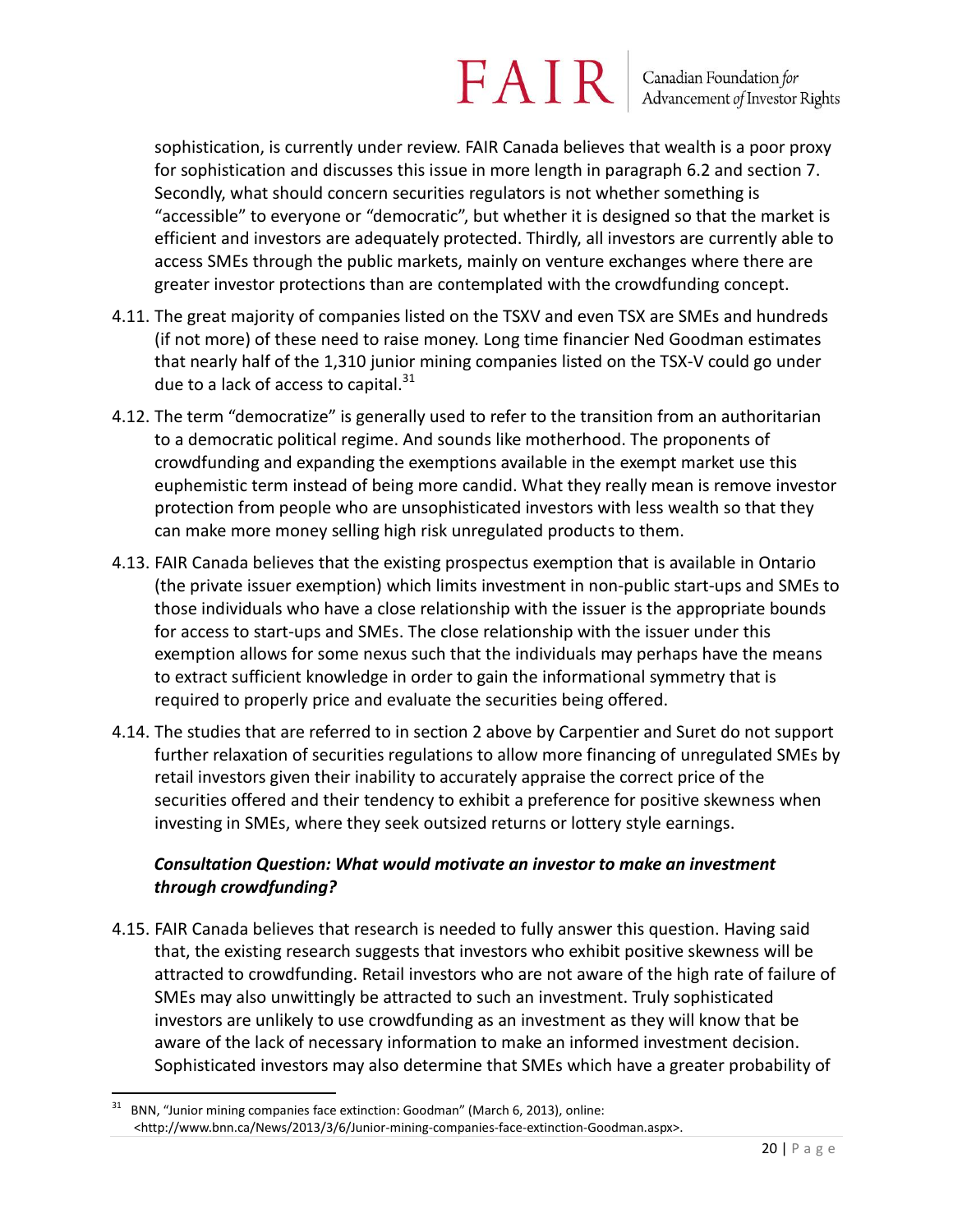success will have been able to obtain capital through other means (such as angel investors, reverse merger, bank loan, private issuer exemption, etc) and will not seek to invest in the lower quality SMEs that will have resorted to crowdfunding for capital.

FAIR

4.16. **"Crowdfunding or Fraudfunding?"** - Thomas Lee Hazen at the University of North Carolina has examined the JOBS Act legislation and has commented on who it would attract: "…the solicitation of small investors is likely to attract more unsophisticated investors who are in need of the investor protection provisions generally found in the securities laws. It also is likely to attract investors with limited funds who cannot tolerate high investment risk, even for small amounts of money.<sup>32</sup>

### *Consultation Question: Can investor protection concerns associated with crowdfunding be addressed and, if so, how?*

- 4.17. FAIR Canada does not believe that investor protection concerns associated with crowdfunding can be adequately addressed and this is one of the major reasons why we recommend that crowdfunding not be introduced.
- 4.18. Equity crowdfunding has too many fundamental problems which lead to a lack of investor protection, including:
	- a. Investors will be strangers who will have no information about the company except unverified information provided by the company as mandated by the regulator. Given the complexities of investing in early stage companies, it is not possible to standardize the investment process in a way that would be understandable and useful for retail investors. There will be a huge amount of informational asymmetry.  $33$
	- b. Investors will want a return on their investment, unlike in the crowdfunding donation model or project funding in exchange for samples where investors' expectations of return are minimal at best. $34$
	- c. As discussed above, retail investors are likely not aware that investing in start-ups and SMEs is highly risky given their high failure rate and that return on investments in SMEs is poor.
	- d. Investors tend to have unrealistic return expectations and will not be aware of the low probably of return with SMEs:

 When asked what they think the annual rate of return on the average investment portfolio is today, 12% of Canadians gave a realistic estimate, 29% provided unrealistic estimates and 59% explicitly chose not to hazard a guess.

 $\overline{a}$ <sup>32</sup> Thomas Lee Hazen, "Crowdfunding or Fraudfunding? Social Networks and the Securities Laws – Why the Specially Tailored Exemption Must be Conditioned On Meaningful Disclsoure", at page 1766, available online at http://ssrn.com/abstract=1954040.

<sup>33</sup> *Supra* note 30.

<sup>34</sup> *Supra* note 30.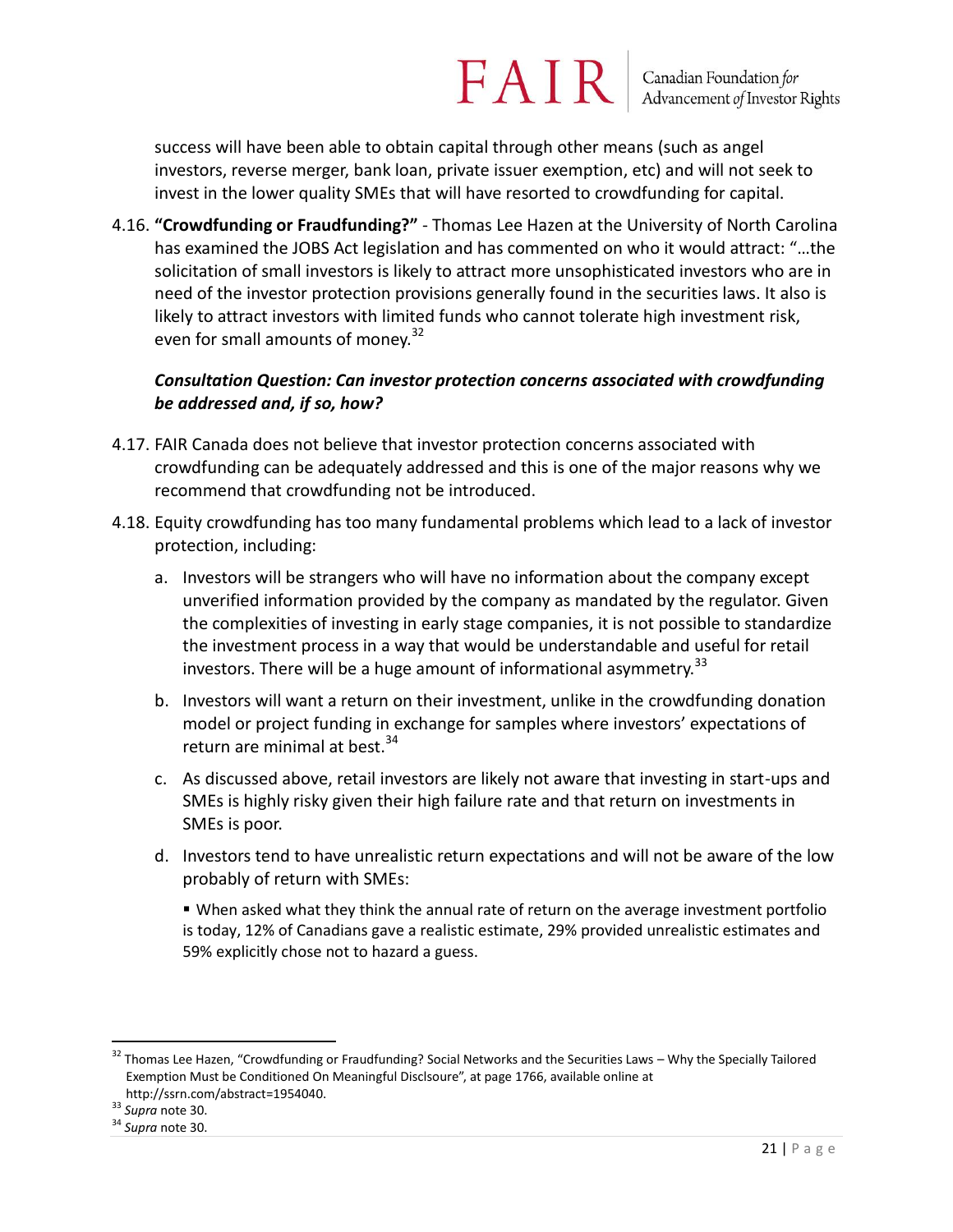Results were similar when asked about the annual rate of return on their personal investment portfolio: 17% of investors had realistic expectations, 33% had unrealistic expectations and 51% of respondents said they did not know.

 Looking at the results against the *Investment Knowledge Index*, almost one-quarter (24%) of high-knowledge investors had realistic expectations of the annual rate of return on their personal investment portfolio, while 16% of medium-knowledge and 9% of low-knowledge investors had realistic expectations.<sup>35</sup>

- e. Given that small amounts that will be invested by any one investor, there is not sufficient economic rationale to do the due diligence that sophisticated investors (for example, angel investors) would engage in before making a decision to invest or not. Due diligence on a company not known except through the information provided on the internet through the portal will also not be practical.
- f. While proponents suggest that the crowd will be able to detect fraud and weed out the bad actors, existing research suggests that many retail investors are not able to adequately detect fraud and instead, become victims of fraud at an alarming rate. **The CSA's November 2011 through February 2012 BlueHedge Investments public education initiative demonstrated that "investors remain vulnerable to online investment fraud. Internet ads and unsolicited emails posted during the online campaign enticed many visitors to a phoney scam website set up by the regulators."<sup>36</sup>**

According to the CSA members' new release, "Potential investors need to be more wary when dealing with investment opportunities they see advertised online."<sup>37</sup> Further, it stated:

During the 10-week campaign, the BlueHedge website received almost 18,000 visits from across Canada with 71 per cent of those arriving to the site because they clicked on online ads, many of which were featured on popular search engine sites. As well, regulators found that more than 10 per cent of those who received unsolicited emails from BlueHedge opened the emails, and of those, almost 13 per cent clicked on the provided BlueHedge links.<sup>38</sup>

g. Crowdfunding proponents believe that complexity and expense of the investment process can be solved through allowing investors to watch whether the "crowd" invests in a given venture and then jump in as well before the offering closes. When people have invested hundreds of thousands, how can it possibly go wrong?

<sup>&</sup>lt;sup>35</sup> Innovative Research Group, "2012 CSA Investor Index" (October 16, 2012), online: <http://www.securitiesadministrators.ca/uploadedFiles/General/pdfs/2012%20CSA%20Investor%20Index%20- %20Public%20Report%20FINAL\_EN.pdf> at page 64.

<sup>&</sup>lt;sup>36</sup> Canadian Securities Administrators, "Online Fraud Awareness Campaign Confirms Investors' Vulnerability" (March 6, 2013), online: [<http://www.sfsc.gov.sk.ca/Default.aspx?DN=4dbd3b54-b532-4a90-9658-a8c97bc03b80>](http://www.sfsc.gov.sk.ca/Default.aspx?DN=4dbd3b54-b532-4a90-9658-a8c97bc03b80).

<sup>37</sup> *Ibid.*

<sup>38</sup> *Ibid.*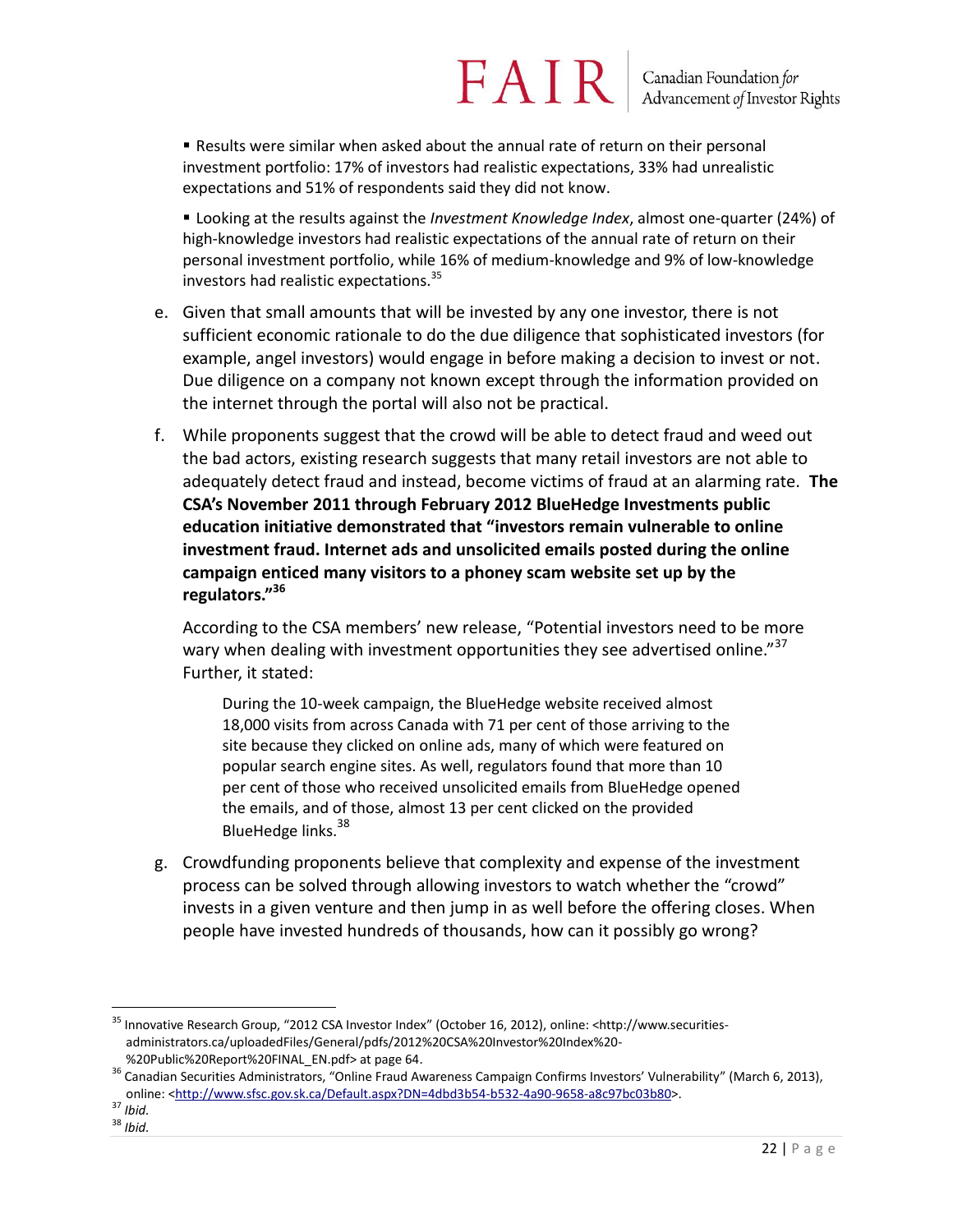Unfortunately, the crowd can be wrong and no one will find out about the mistake for a considerable amount of time and until it is too late.<sup>39</sup> As stated by Isenberg:

"I did my Ph.D. degree in social psychology studying the behaviour of groups, and group irrationality is well-documented – crowds are "wise" only in a very limited set of circumstances. As often as not, crowds bring us tulip crazes, subprime meltdowns, the Kitty Genovese …scandal, Salem witch trials and other tragedies. Crowdfunding advocates claim that social media will self-correct the madness of crowds, but this seems to me highly suspect."

- h. Compliance with the regulatory requirements imposed may be difficult, if not impossible to adequately supervise and police. Without effective compliance and enforcement of the rules, there will not be adequate investor protection. For example, the concept proposal does not adequately address how the portal will ensure that the investment limits per individual are not exceeded. What is the point of regulatory requirements if there is virtually no real ability to supervise and police? In such circumstances regulatory requirements simply create the perception of investor protection and allow regulators to avoid responsibility.
- i. Small amounts invested per investor will not deter scammers as crowdfunding offers the potential for raising large amounts of money. However, the relatively small amount invested per person will be a barrier to commencing any sort of action to recover lost funds. In addition, by the time the investor knows that something is amiss, the money will have been misappropriated and will be very difficult to locate, let alone, recover. Finally, given that some crowdfunding efforts will be modest and there will be modest potential damages, the economics of bringing such a claim and the adequacy of the economic incentives available to plaintiff law firms to bring suits will limit the ability to obtain a remedy.<sup>40</sup> Poor enforcement will weaken investor protection and decrease confidence in our markets.
- j. Many investors will assume (wrongly) that if the portal is a registrant, and issuers are required to disclose information to potential investors (the "information statement"), then it cannot be that risky. Most investors will not grasp that the level of due diligence will not have been as great as with a prospectus offering. Boiler plate statements like "you could lose all of your investment" will not resonate with investors.

### *Consultation Question: What measures, if any, would be the most effective at reducing the risk of potential abuse and fraud?*

4.19. While FAIR Canada does not support the introduction of crowdfunding, if it is nonetheless introduced a number of measures need to be taken to reduce the harm that is likely to occur. For example, the funding portal should be required to supervise and certify

 $\overline{a}$ <sup>39</sup> *Supra* note 30.

<sup>40</sup> *Supra* note 32, at page 1759.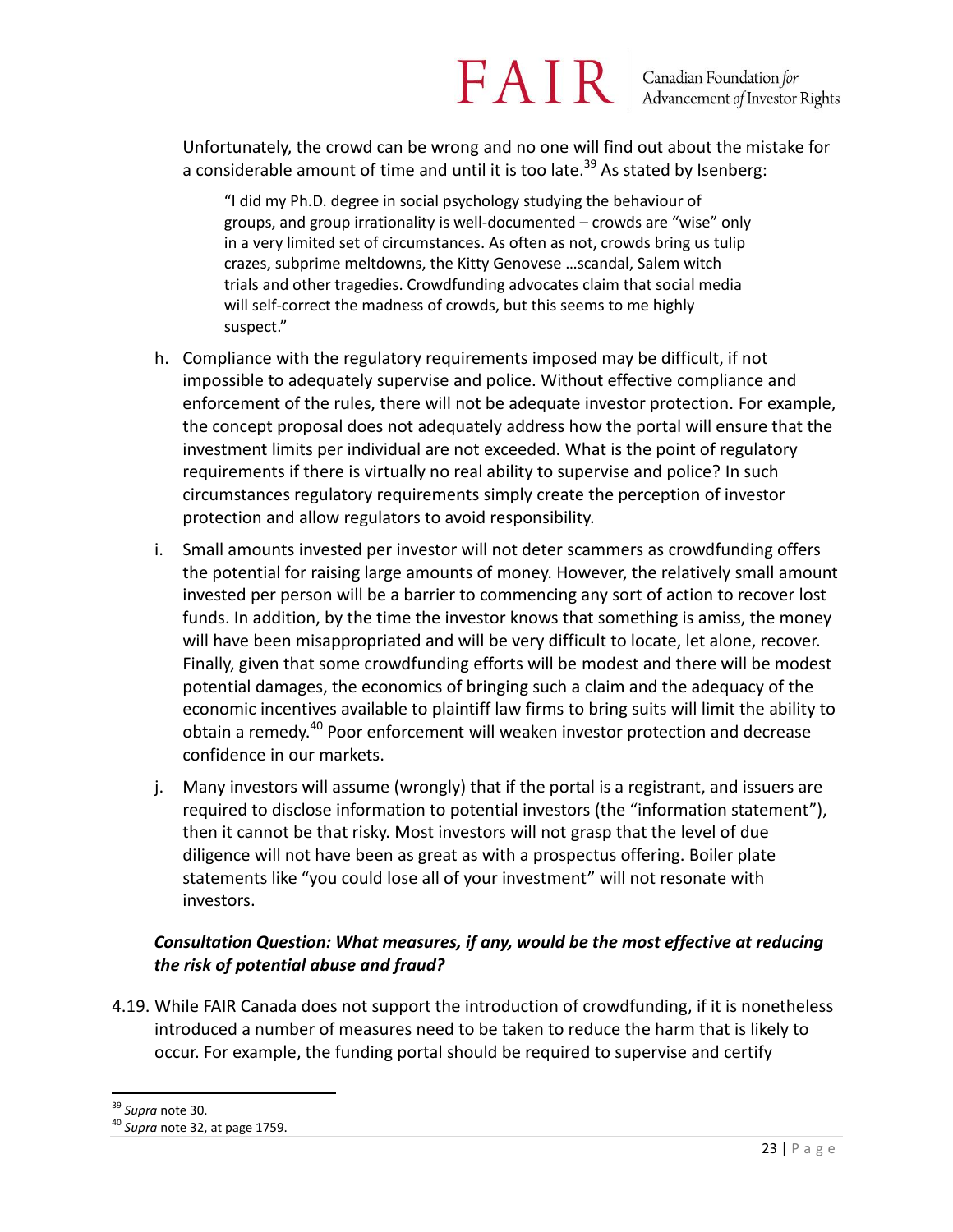offerings, with recourse against the fund portal for fraud and misrepresentation. Investors should have a statutory right to sue for misrepresentation against the issuer and the portal. Such a right should include the right to commence a class action to seek recovery due to misrepresentation or fraud against the issuer, its principals and the portal.

- 4.20. *Disciplinary History* The issuer, its directors and officers should have to disclose whether they have been the subject of any regulatory or criminal proceeding (not limited to securities matters), as a first step to reduce the risk of fraud. $41$
- 4.21. *Investment Limits* FAIR Canada does not believe that investment limits are adequate measures to reduce the risk of abuse and fraud. Firstly, such limits will be difficult if not impossible to police. Secondly, "…fraud in small packages can be just as effective and damaging to the victims, many of whom may be least able to bear the risk of even a small investment in a speculative business."<sup>42</sup> Thirdly, limiting offerings to small amounts per investor will not deter scammers from taking advantage of investors via crowdfunding, as discussed above.

### *Consultation Question: Are there concerns with retail investors making investments that are illiquid with very limited options for monetizing their investments?*

4.22. Typically retail investors do not want to make investments that are illiquid given that access to their capital if often required. Thus, illiquid investments are often not suitable investments for retail investors. Given that the portal does not have to determine the suitability of an investment for a given individual, retail investors may end up putting their entire yearly investment into an illiquid and highly risky venture.

### *Consultation Question: If we determine that crowdfunding may be appropriate for our market, should we consider introducing it on a trial or limited basis? For example, should we consider introducing it for a particular industry sector, for a limited time period or through a specific portal?*

- 4.23. If the OSC proceeds to introduce crowdfunding into Ontario, then it should be done on a trial basis, through a single portal, under additional conditions set out below that are not contained in the Consultation Paper.
	- (1) There must be meaningful disclosure provided to investors about the issuer and reliable financial information so that the large degree of informational asymmetry between issuers and crowdfunding investors can be narrowed, both at the time of issue and going forward.
	- (2) Gatekeepers should be utilized to produce safeguards into the system. For example, financial statements should be required to be produced in accordance

<sup>&</sup>lt;sup>41</sup> Background checks are a vital first step given that media reports suggest that individuals who have been banned from the securities industry are involved with crowdfunding portals. See David Baines, "Crowd-funding: Mad money finds a new outlet", Vancouver Sun October 17, 2012.

<sup>42</sup> *Supra* note 32, at page 1766.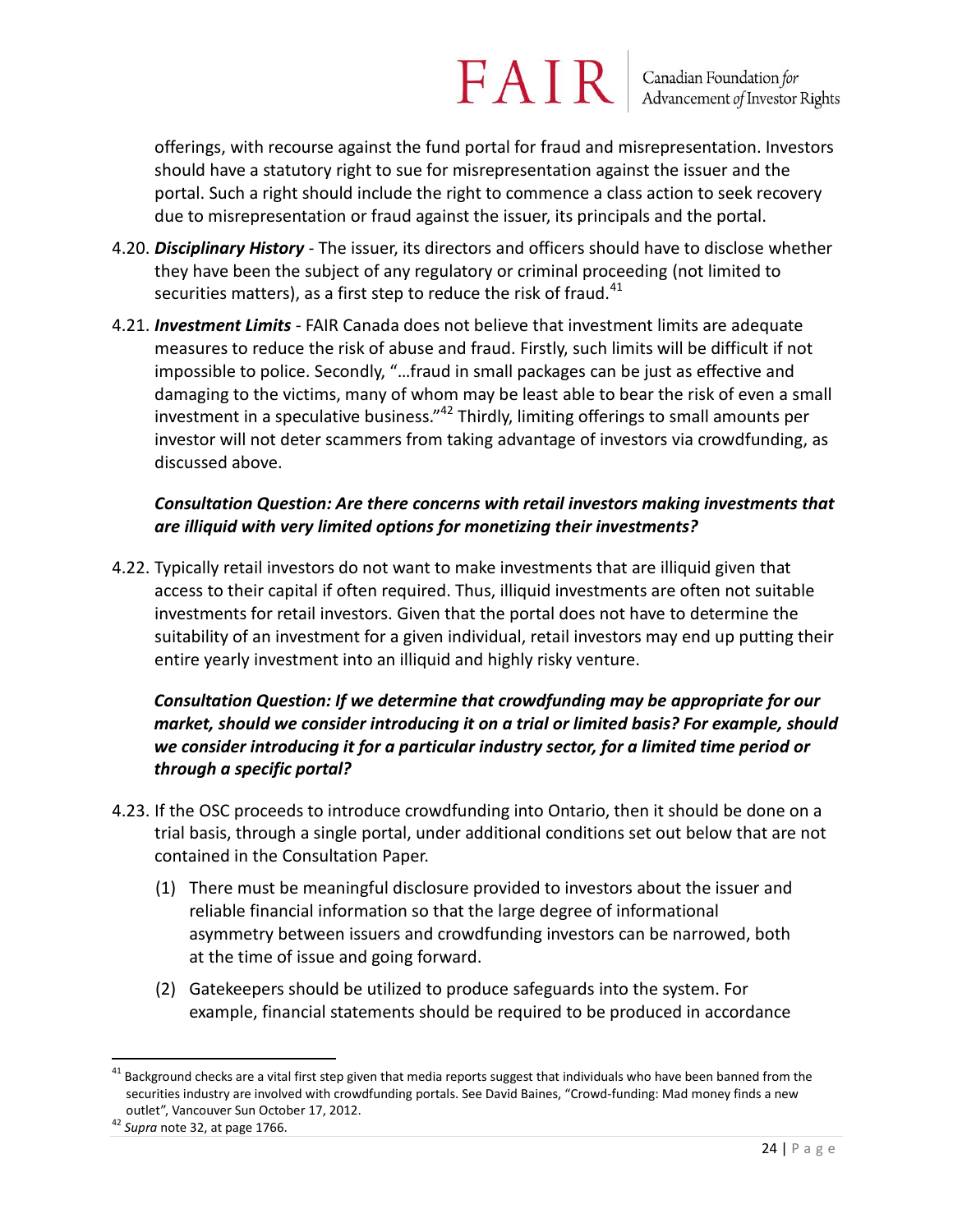with Canadian GAPP applicable to publicly accountable enterprises and should be required to be audited.

FAIR

- (3) The portal should be required to perform certain due diligence about the issuer and on the disclosure contained in the information statement, and should certify the information being provided to investors.
- (4) The funding portal should be required to help issuers prevent mistakes and errors as to disclosure and to guide issuers as to what is appropriate and necessary to disclose to potential investors.
- (5) Funding portals should be expected to attempt to actively prevent fraud from taking place including through the conducting of background checks and to be vigilant for the potential dilution or shareholder oppression.
- (6) The funding portal should be required to carry fidelity insurance to provide coverage from fraud or dishonest acts of its employees and professional liability insurance to cover errors and omissions in respect of its obligations.
- (7) The funding portal should be required to review the promotional and marketing material of the issuer that is on the portal's website and the funding portal should be included in the statutory liability regime for such statements.
- (8) The funding portal should be required to notify the crowd about any claims that have occurred as a result of fraud or other wrongdoing. They should have to post notifications about recent (suspected) frauds and track rates of return.
- (9) The information statement provided to investors should be required to be filed with the OSC.
- (10) Investment limits should be based upon the income of the individual investor, or, if they choose not to provide their annual income, based upon the average median income level in Canada. The \$10,000 limit is higher than the typical annual RRSP investment of \$2,830 of the median Canadian retail investor.<sup>43</sup> Otherwise, the retail investor could be encouraged to place more than their usual annual savings in a high-risk and illiquid investment.
- (11) Investment limits should be enforced using personal identification data which must be filed with securities regulators.
- (12) The risk acknowledgement to be signed by the investor, should be proceeded by an interactive knowledge quiz which informs investors of the high risk of failure of start-ups and SMEs in Canada, which informs them of the average poor returns that SMEs provide, and provides them with information about how the investment may not be accurately priced, is likely illiquid and that their

<sup>&</sup>lt;sup>43</sup> The median RRSP contribution in Canada in 2011 was \$2,830; the median RRSP contribution in Ontario in 2011 was \$2,900. See online: <http://www.statcan.gc.ca/daily-quotidien/130211/dq130211a-eng.htm>. The average RRSP contribution in Ontario in 2011 was just under \$6,000 – see http://www.statcan.gc.ca/daily-quotidien/111202/t111202b1-eng.htm.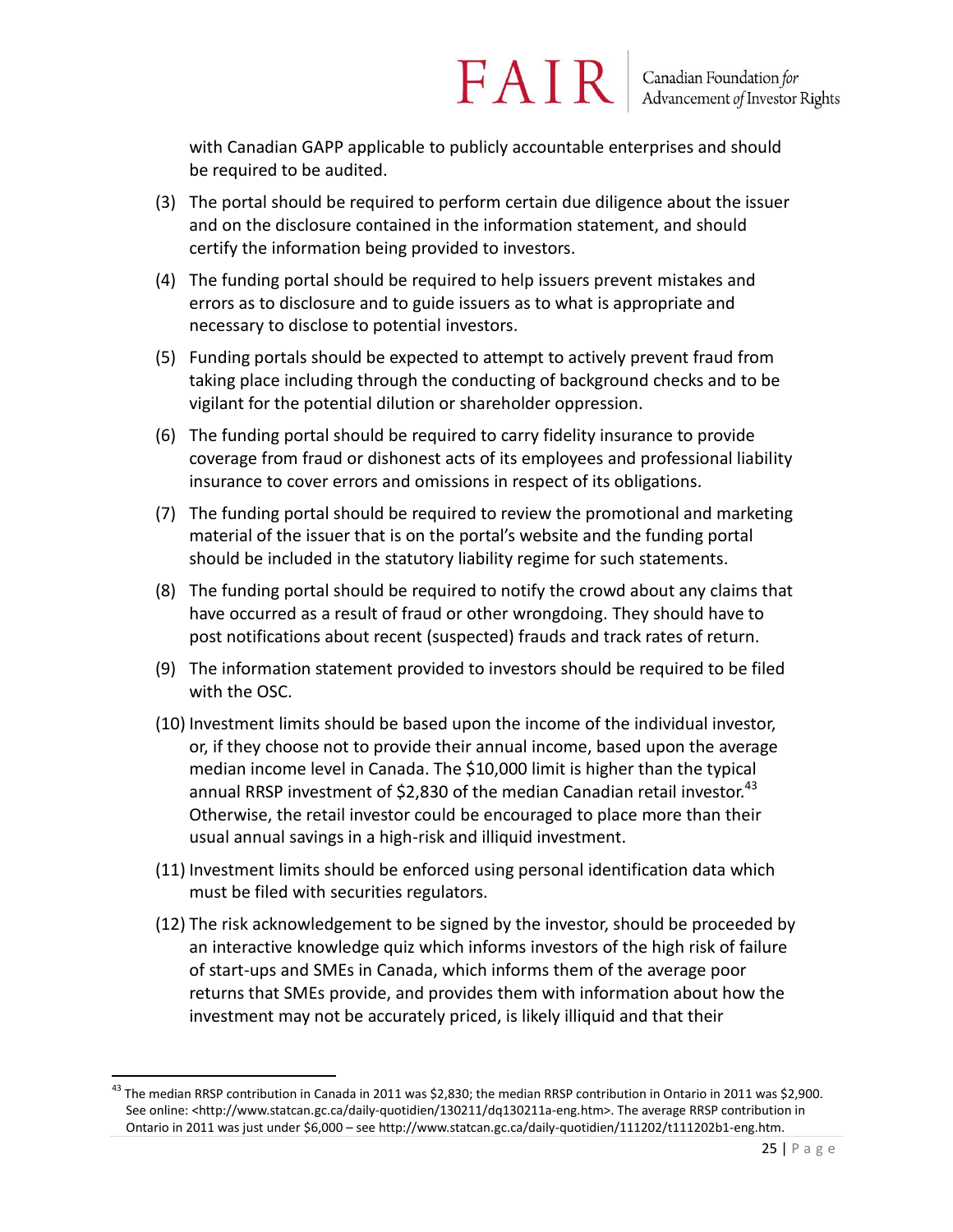investment may be lost due to fraud, with very limited remedies available to them.

FAIR

- (13) The issuer should have to state the intended use of the funds, and have continuous disclosure obligations that go beyond than simply filing annual financial statements. Material changes and material developments (including actual use of the funds in a manner different that disclosed in the information statement) should trigger disclosure to shareholders.
- (14) The principals of the issuer should have to disclose if they have any investment in the entity so that prospective investors can determine if they have any "skin in the game". They should also have to disclose if they sell their shares or otherwise redeem their investment in the entity.
- (15) Investors should be given anti-dilution protection, tag-along rights and preemptive rights. However, the ability of retail investors to understand and rationally employ these rights in order to protect themselves is highly questionable. Isenberg addresses this point directly when he states: "Many of the key concepts – such as implied valuation, liquidation preferences, minority protections, information rights, tagalong provisions, first refusal rights, antiliquidation, reverse vesting, to name just a few- take years to grasp, let alone learn how to use."<sup>44</sup> If the OSC proceeds with crowdfunding, provisions should be in place to protect investors from having their rights and the value of their investments diluted by future capital raising initiatives.

#### **5. Offering Memorandum**

#### *Consultation Question: Should an OM exemption be adopted in Ontario? If so, why?*

- 5.1. **No. We are strongly of the view that an OM exemption should not be adopted in Ontario.**
- 5.2. *Widespread Compliance Issues* We outline below significant OM exemption compliance issues in other Canadian jurisdictions, and we anticipate similar compliance issues and outright frauds under the OM prospectus exemption under exploration by the OSC. In particular, we question whether the issuers the OSC has targeted to assist through this consultation, particularly SMEs, have the requisite sophistication and resources available to comply with the OM concept idea outlined in Appendix A to the Consultation Paper.
- 5.3. FAIR Canada does not believe that adding a prospectus exemption based solely on the needs of issuers, but without any rational assessment of the needs of consumers, and absent the protection of registrant involvement and prospectus-level disclosure, would be contrary to the OSC's twin mandates of providing investor protection and fair and efficient markets. **In our view, the introduction of an OM exemption in Ontario has not been suggested to meet an investor need, is unprincipled, would reduce investor protection, and undermine confidence in the Ontario capital markets.**

 $\overline{a}$ <sup>44</sup> *Supra* note 30.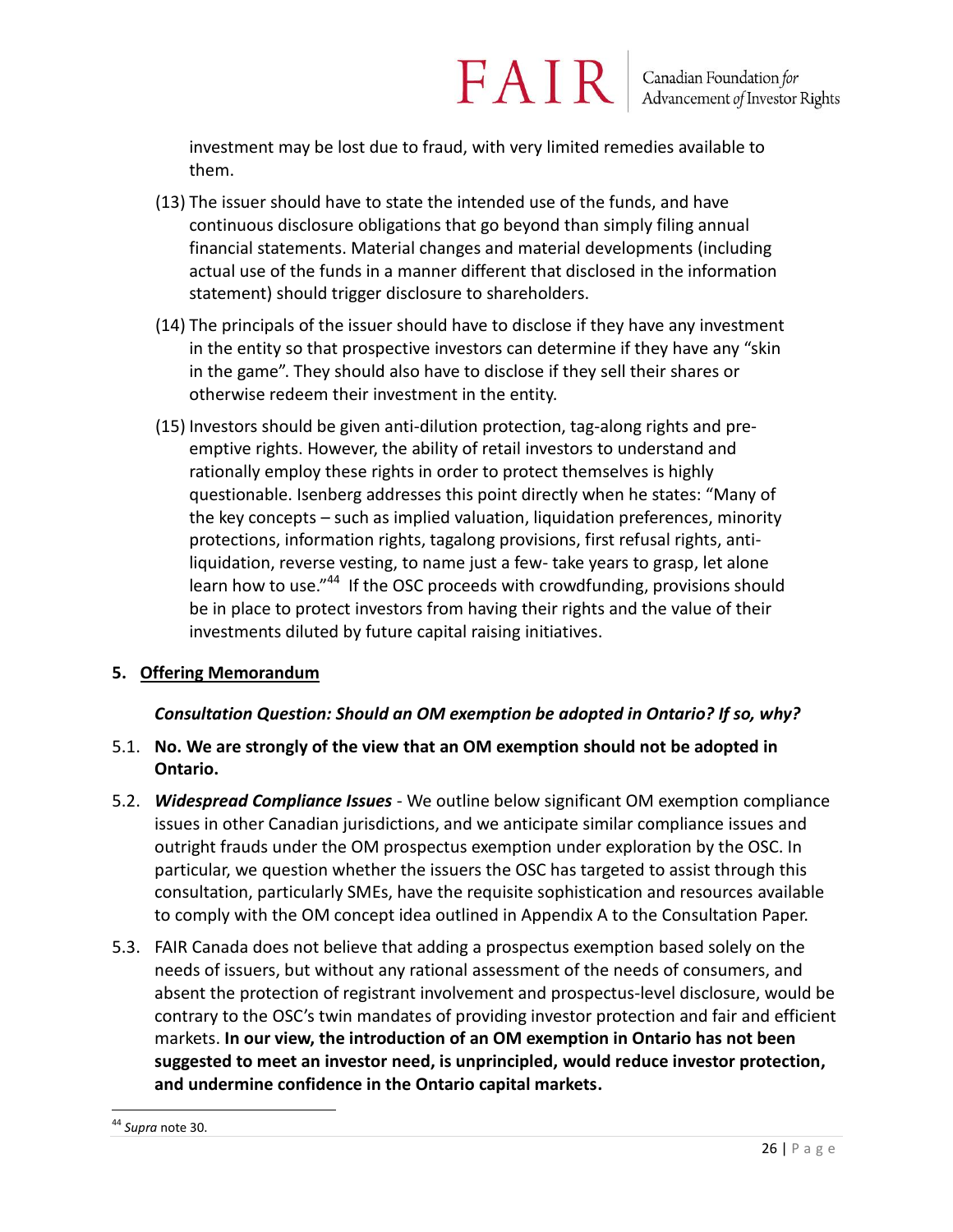5.4. If the OSC determines that it believes that such an exemption would afford an adequate level of protection for investors, FAIR Canada recommends that the OSC require issuers to file OMs and that the OSC review the OM for compliance prior to permitting reliance on an OM exemption for a distribution.

### *Consultation Question: Should there be any monetary limits on this exemption? If so, should those limits be in addition to any limits imposed under any crowdfunding exemption?*

- 5.5. FAIR Canada does not believe the exemption should be adopted in Ontario.
- 5.6. *Monetary Limits* If the OSC determines that it believes that such an exemption would afford an adequate level of protection for investors, we recommend that there should be monetary limits on this exemption. FAIR Canada believes that the proposed limits,
	- i. a \$1.5 million limit on the amount of capital that can be raised under this exemption in a 12-month period, and
	- ii. a limit on a purchaser's investment in a particular distribution of \$2,500 under this exemption and a limit of \$10,000 in total under this exemption in any calendar year

would not be appropriate under such an exemption.

- 5.7. As noted above in section 4.23, we believe that investment limits should be based upon the income of the individual investor, or, if they choose not to provide their annual income, based upon the average median income level in Canada. The \$10,000 limit is higher than the typical annual RRSP investment of \$2,830 of the median retail investor.<sup>45</sup> Otherwise, the retail investor could be encouraged to place more than their usual annual savings in a high-risk and illiquid investment.
- 5.8. However, we are concerned whether such limits, absent greater compliance efforts, will provide any meaningful protection for investors. In the Consultation Paper, the OSC notes that it recognizes that an investment limit presents difficulties with compliance and suggests an alternative proposal which would require the investor to self-certify that he/she is within the investment limits and has not exceeded the annual threshold. **In light of the evidence of significant non-compliance with the accredited investor exemption, FAIR Canada questions the value of self-certification, particularly in instances where sales representatives tell consumers that certain documents are mere formalities.**
- 5.9. In our view, some sort of registry or centralized database maintained by the OSC, perhaps in addition to self-certification, would guard against some abuse of such limits. Registrants should have a responsibility to ensure compliance with the investment limits.

 $\overline{a}$ <sup>45</sup> *Supra* note 43.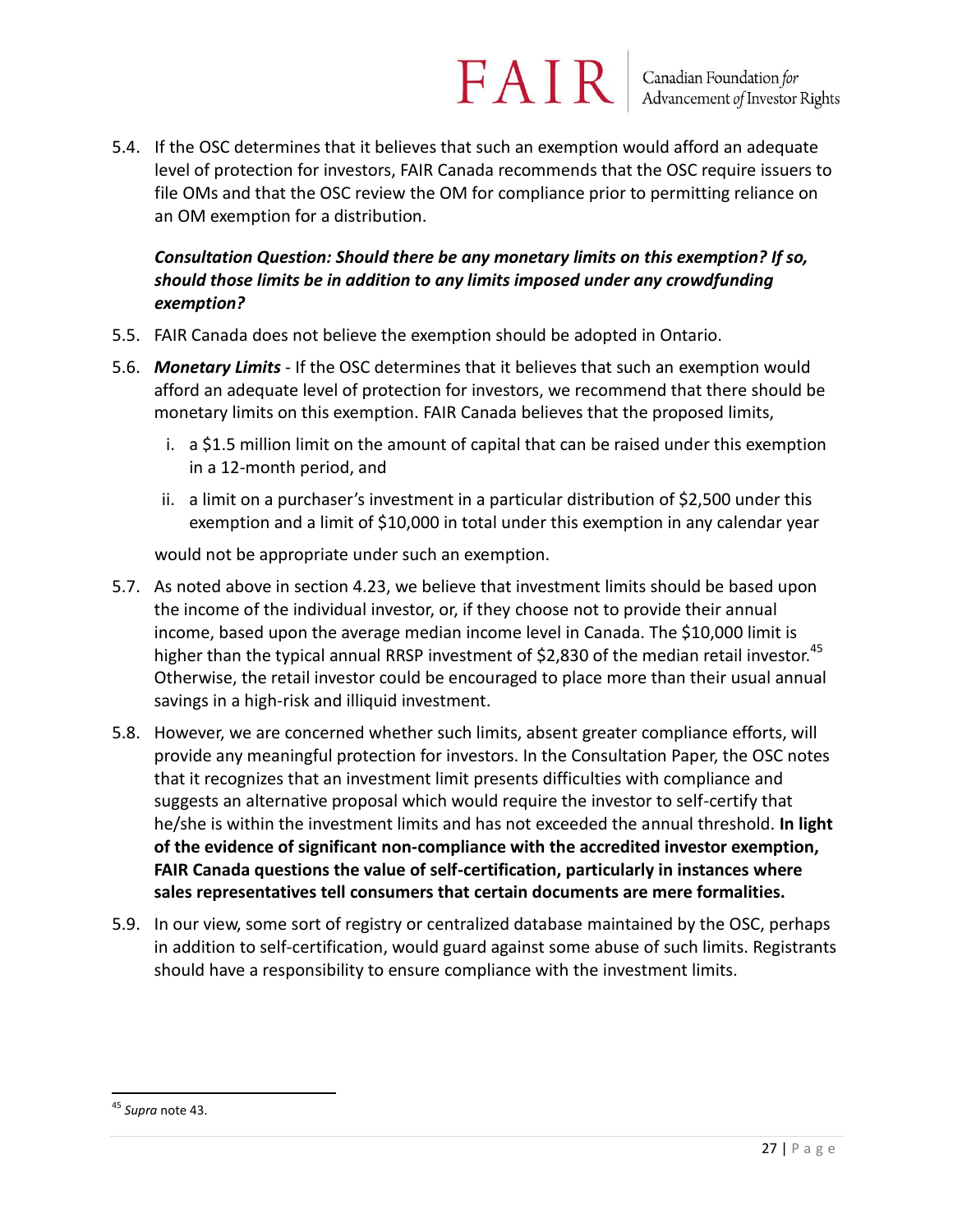*Consultation Question: Should a purchaser be required to receive investment advice from an adviser in order to rely on this exemption?*

*Consultation Question: Should we require registrant involvement as a condition of this exemption? If so, what category of registration should be required?*

- 5.10. FAIR Canada believes that, in order to rely on this exemption, a purchaser should be required to receive investment advice from a registrant who has an obligation (either statutorily or contractually) to act in the client's best interest.
- 5.11. FAIR Canada recommends that the registrant be required to be an IIROC member to provide investors with the additional protections associated with SRO membership.

*Consultation Question: Should there be mandatory disclosure required in an OM? If so, what level of disclosure should be required?*

- 5.12. We strongly oppose the introduction of an OM exemption. Prospectus-like information should be required to be provided.
- 5.13. *Significant Non-compliance with OM Exemption in other Canadian Jurisdictions -* Numerous CSA-member notices and reviews indicate a high level of non-compliance with the OM exemption. For example, Saskatchewan's Financial Services Commission Securities Division's (now the Financial and Consumer Affairs Authority, the "**Saskatchewan Authority**") Staff Notice 45-704 noted that during its detailed review of non-qualifying issuers' OMs, "[s]taff identified **material disclosure deficiencies in all of the OMs reviewed**. In general, **the OMs were poorly prepared and did not provide the disclosure required**."<sup>46</sup> [emphasis added]
- 5.14. The Saskatchewan Authority also found considerable non-compliance with financial statement requirements, including non-provision of financial statements in the OM.<sup>47</sup> Furthermore, the Saskatchewan Authority identified significant investor rights issues in its notice.
- 5.15. *CSA Notice on Deficiencies* The CSA has also issued a staff notice outlining common deficiencies, including:
	- failing to file a copy of the OM with the relevant securities regulator or filing late;
	- making distributions using a stale-dated OM;
	- using an incorrect form of update;
	- failing to include sufficient information to enable investors to make an informed investment decision;
	- inadequate disclosure about the issuer's business (particularly new entities);

<sup>&</sup>lt;sup>46</sup> Saskatchewan Financial Services Commission Securities Division Staff Notice 45-704 Review of Offering Memorandums under NI 45-106 *Prospectus and Registration Exemptions* (last amended March 7, 2011) at page 2*.*

<sup>&</sup>lt;sup>47</sup> Staff Notice 45-704 at page 5.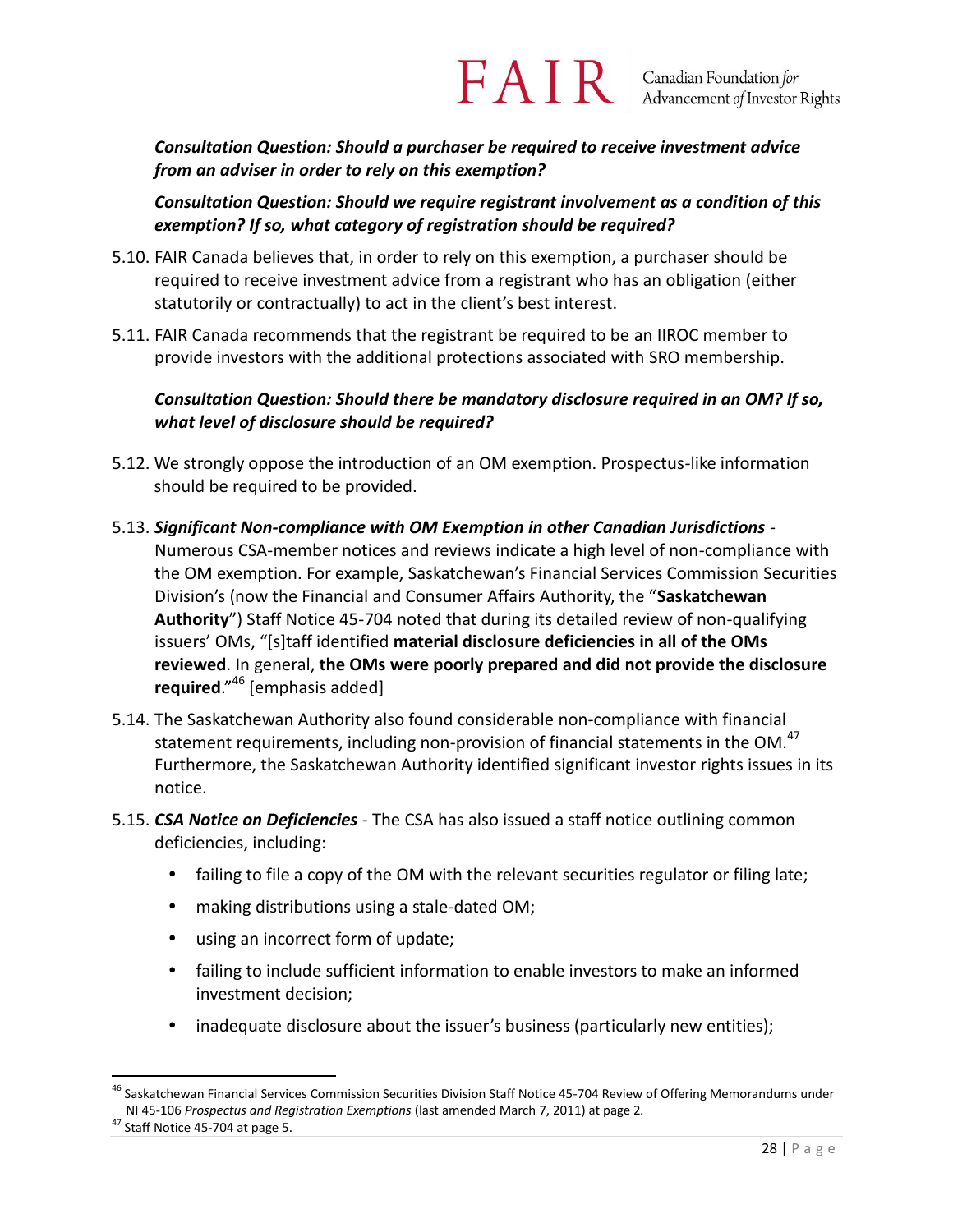- failing to provide balanced disclosure;
- inadequate disclosure of available funds and use of available funds;
- inappropriate reallocation of available funds;
- omission of key terms of material agreements;
- omission of compensation disclosure;
- inadequate disclosure of management experience;
- dissemination of material forward-looking information not included in the OM;
- omission of required interim financial reports;
- omission of key elements of financial statements;
- failure to obtain required audits;
- omission of required audit reports or including non-compliant audit reports;
- inappropriate use of a Notice to Reader cautioning that financial statements may not be appropriate for their purposes;
- failure to prepare financial statements in accordance with appropriate accounting principles; and
- $\bullet$  improper certification of the OM.<sup>48</sup>
- 5.16. In light of the volume and seriousness of compliance issues related to the OM exemption, FAIR Canada questions why members of the CSA would prioritize an initiative to lessen disclosure to investors.
- 5.17. *OSC Report on EMD Non-Compliance* The OSC has also identified practices of concern relating to EMDs in its 2012 Annual Summary Report<sup>49</sup> (the "OSC Summary Report"). The OSC Summary Report noted that its

EMD reviews focused on areas that we found to be problematic in recent years, including

- inadequate compliance systems and supervision
- inadequate collection and documentation of KYC information
- failure to assess the suitability of trades and selling unsuitable investments
- insufficient product due diligence (KYP)
- failure to identify and respond to conflicts of interest, and
- improper reliance on the accredited investor exemption.<sup>50</sup>

<sup>48</sup> Multilateral CSA Staff Notice 45-309 *Guidance for Preparing and Filing an Offering Memorandum* under National Instrument 45-106 *Prospectus and Registration Exemptions* at pages 2 – 11.

<sup>49</sup> *Supra* note 24.

<sup>50</sup> *Supra* note 24, at pages 49 - 50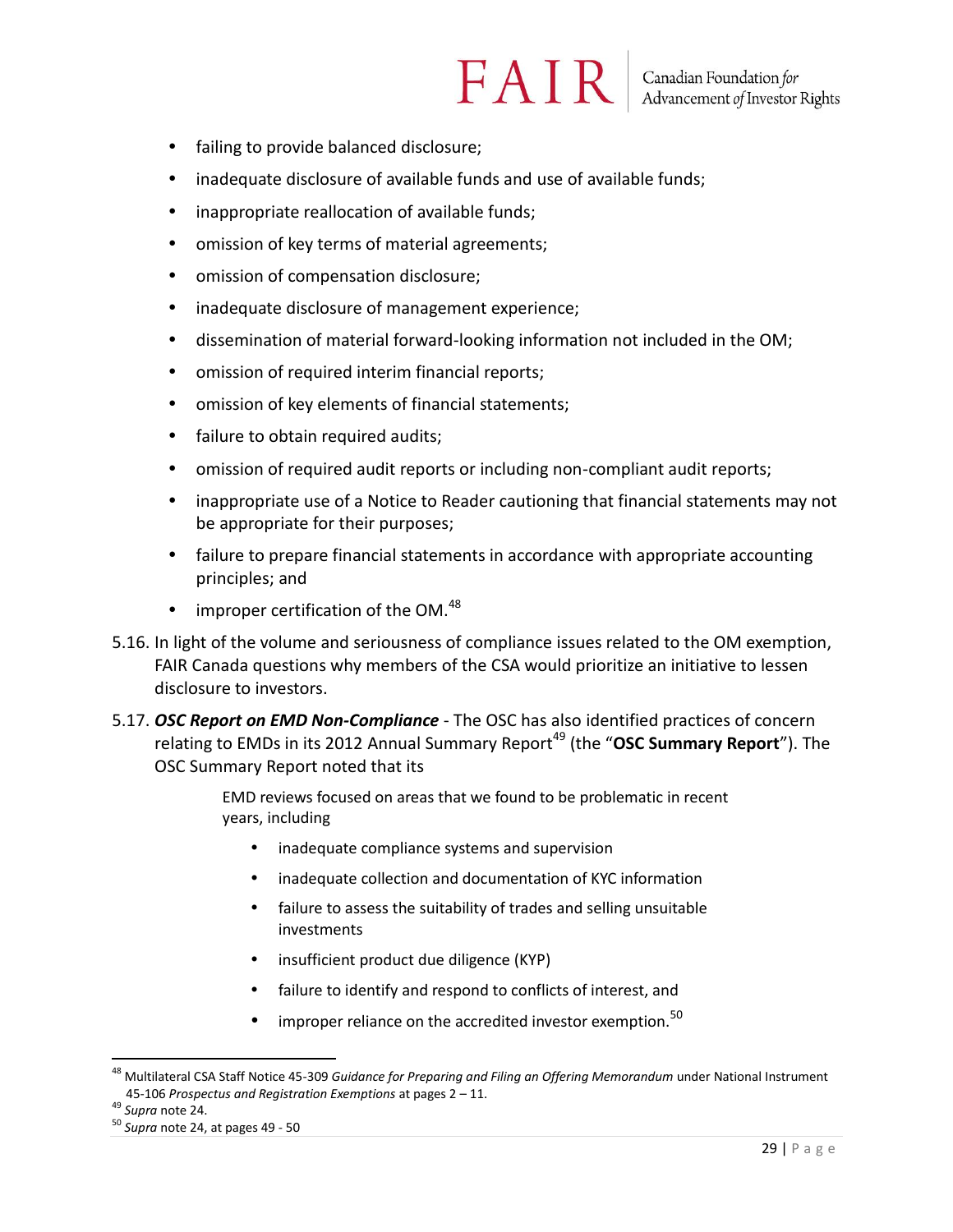- 5.18. Further, the trends in deficiencies identified during the reviews of EMDs covered in the OSC Summary Report included:
	- Inadequate compliance systems and CCOs not adequately performing responsibilities;
	- Conflicts of interest when selling securities of related or commented issuers;
	- Misuse of the accredited investor exemption;
	- Unsuitable investments and failure to meet KYC, KYP and suitability obligations;
	- Inappropriate use of investor monies;
	- Inadequate supervision of dealing representatives; and
	- Not disclosing outside business activities.
- 5.19. In light of the seriousness and extent of the deficiencies identified during the OSC's reviews, FAIR Canada does not believe that it would be appropriate to introduce an OM exemption in Ontario.
- 5.20. *Lack of Meaningful Data* As discussed above, FAIR Canada recommends that the CSA prioritize the undertaking of empirical research to determine the incidence of fraud, misrepresentation and resulting losses suffered by investors as a result of investing in securities through purported reliance upon the OM exemption. FAIR Canada notes that no such empirical data is currently available despite the serious compliance deficiencies noted above.
- 5.21. FAIR Canada does not believe that it would be in the interests of investors, and would not be in accordance with the OSC's investor protection mandate, to broaden the base of investors who could be harmed by widespread non-compliance with exemption requirements.
- 5.22. In light of the serious deficiencies highlighted above, FAIR Canada strongly opposes the introduction of an OM exemption in Ontario.

#### **6. Sophistication and Advice**

- 6.1. In FAIR Canada's view, in evaluating the appropriateness of prospectus exemptions, it is important to clarify the products and distribution channels to which exemptions would apply. Our understanding is that the risks posed to investors vary considerably depending on: (i) whether the security is that of a listed issuer or not; (ii) whether the seller is a member of a self-regulatory organization (i.e. IIROC); and (iii) whether the security is straightforward or complex. We believe that exemptions based upon sophistication and advice must specifically consider the aforementioned factors in order to ensure an appropriate level of investor protection.
- 6.2. In Appendix B to the Consultation Paper, the OSC provides suggestions in its explanatory notes that it does not differentiate between types of issuers and types of securities in its concept idea for a prospectus exemption based on an investor's investment knowledge in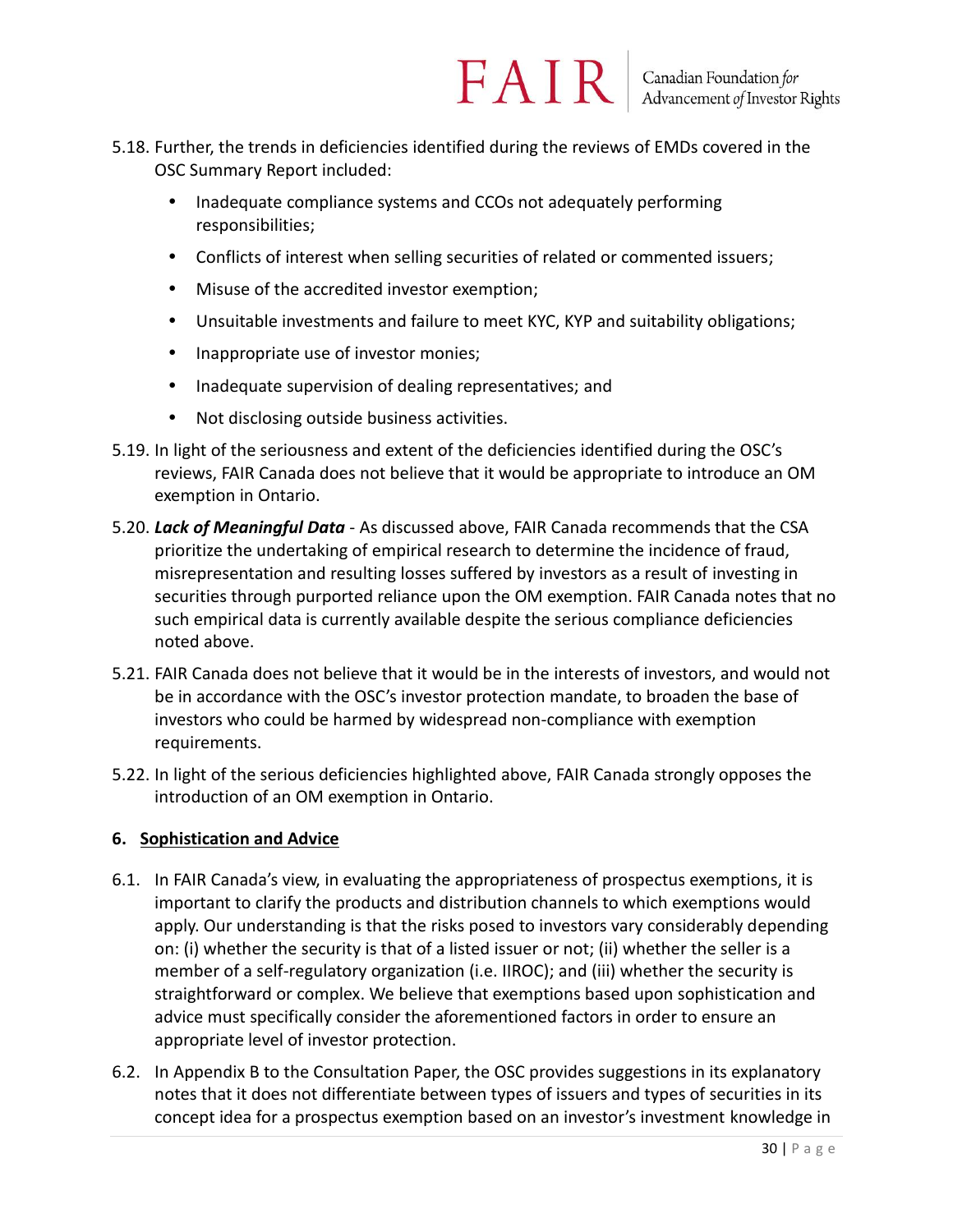order to be consistent with the accredited investor exemption. **Given FAIR Canada's principled opposition to use of the accredited investor exemption, we do not agree that consistency with the accredited investor exemption is a basis for ignoring the different risks posed by different types of issuers and securities.**

#### **Complex Products**

6.3. **FAIR Canada is of the view that risks to investors are increased when the security being sold is complex. We recommend that the considerations for prospectus exemptions based on sophistication and advice only apply to non-complex products absent a separate consultation to consider the appropriateness of offering complex products to retail investors in the exempt market.**

#### **Non-complex securities of issuers listed on one or more Canadian exchanges, sold through an SRO-member intermediary**

6.4. FAIR Canada has previously suggested that, for investments in non-complex securities of issuers that are listed on one or more Canadian exchanges, sold through an SRO (i.e. IIROC or the Mutual Fund Dealers Association of Canada) member, it would be appropriate to permit prospective investors who meet the existing definition of "accredited investor" where a registrant has a duty to act in the best interest of the client.

### **Non-complex securities of issuers listed on one or more Canadian exchanges, sold through a non-SRO-member intermediary AND non-complex securities of issuers not listed on a Canadian exchange, sold through an SRO-member intermediary**

6.5. With respect to securities of issuers listed on one or more Canadian exchanges, sold through a non-SRO-member intermediary and securities of issuers not listed on a Canadian exchange, sold through an SRO-member intermediary, FAIR Canada recommends that both the investment knowledge and the registrant advice provisions (as discussed below) apply.

### **Non-complex securities of issuers not listed on a Canadian exchange, sold through a non-SRO member intermediary**

6.6. FAIR Canada recommends that for securities of issuers not listed on a Canadian exchange, sold through a non-SRO member intermediary, both the investment knowledge and registrant advice requirements apply (as discussed below) and in addition that independent certification of the investment knowledge be required.

#### **7. Investment Knowledge**

7.1. FAIR Canada agrees that an investor's knowledge of an investment as a result of his/her education or work experience and investment knowledge and experience is a more appropriate test for investment sophistication than income or net worth of a certain minimum amount. We believe that the premise of this proposed exemption is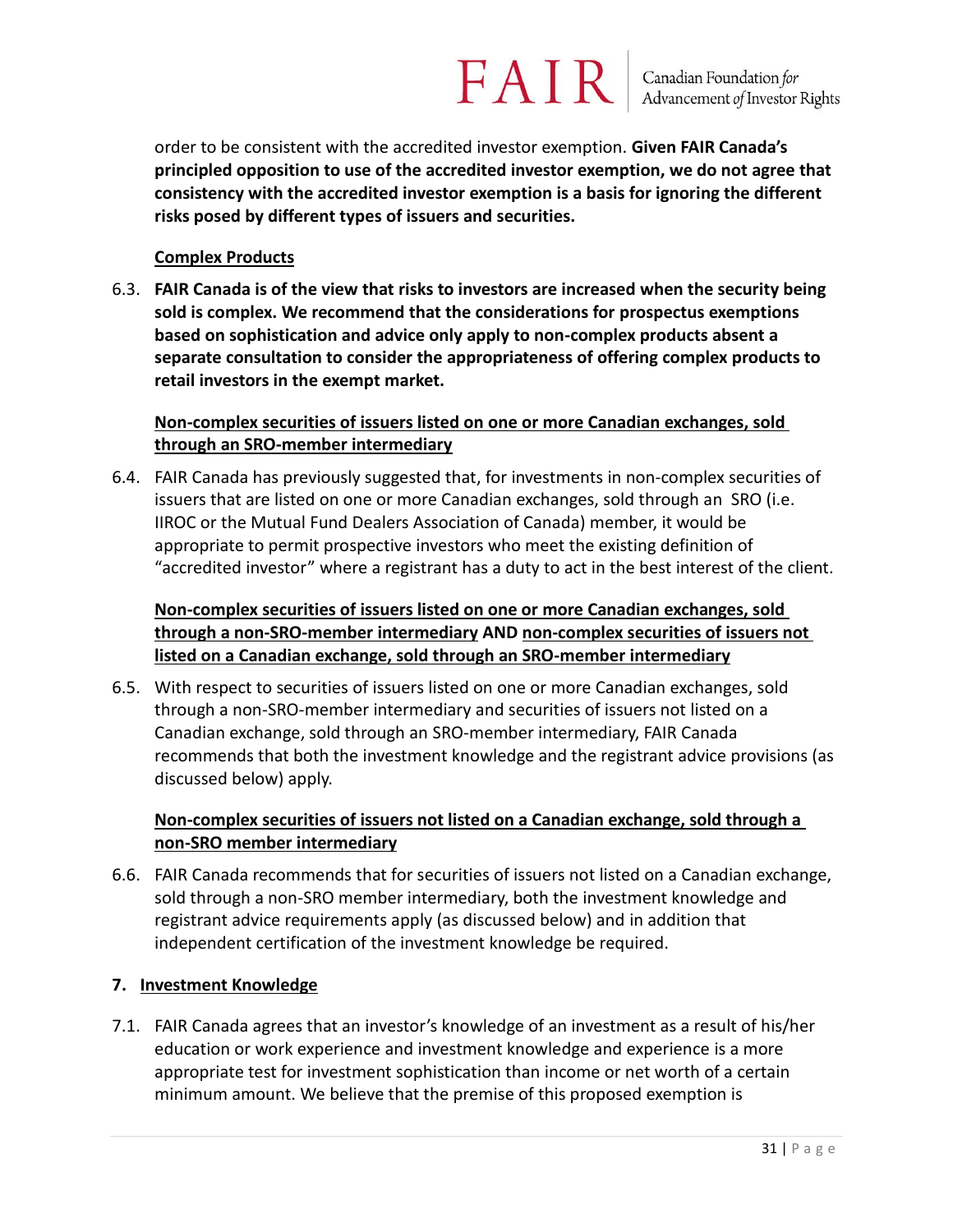conceptually sound and provides a reasonable justification for not providing the full protection of registrant involvement and prospectus-level disclosure.

- 7.2. Sophistication is important as a principle underlying the exemption in that investor sophistication contributes to a more level playing field between issuer and investor, potentially reducing opportunities for fraud, impropriety or unfairness.
- 7.3. The OSC's concept idea with respect to the exploration of a prospectus exemption based on investment knowledge would require an investor to satisfy two conditions:
	- i) relevant work experience the investor must have worked in the investment industry for at least one year in a position that requires knowledge of securities investments; and
	- ii) relevant education qualification the investor must have earned or received one of the following:
		- a. a Chartered Financial Analyst designation (CFA Charter);
		- b. a Chartered Investment Manager designation (CIM designation); or
		- c. a Master in Business Administration degree (MBA) from an accredited university.

#### **Relevant Work Experience**

- 7.4. FAIR Canada encourages the OSC to consider whether one year of relevant experience in the investment industry is a sufficiently long period of time within which to acquire the knowledge and sophistication to enable an investor to understand the risks and characteristics of exempt market distributions. We suggest that two or three years might be a more appropriate amount of time to gain the requisite experience.
- 7.5. In FAIR Canada's view, the relevant work experience could be expanded to also include experience as an investor. We appreciate the OSC's concerns that transaction size and frequency may not be indicators of investment sophistication and could provide an incentive to make poor investment decisions solely to qualify under the exemption. However, we maintain that actual investing experience would be the most appropriate basis upon which to assess sophistication. In our view an objective, qualitative measure of investing experience would be a rational, principled basis upon which to build an exemption.

#### **Relevant Education Qualification**

- 7.6. FAIR Canada suggests that the above education qualifications are costly to obtain. Further, an MBA does not necessarily entail a significant amount of education with respect to investing. This may lead to under- and over-inclusion of investors under such an exemption.
- 7.7. FAIR Canada recommends that, in place of (or in addition to) the proposed education qualifications, the OSC consider an accreditation program to accredit sophisticated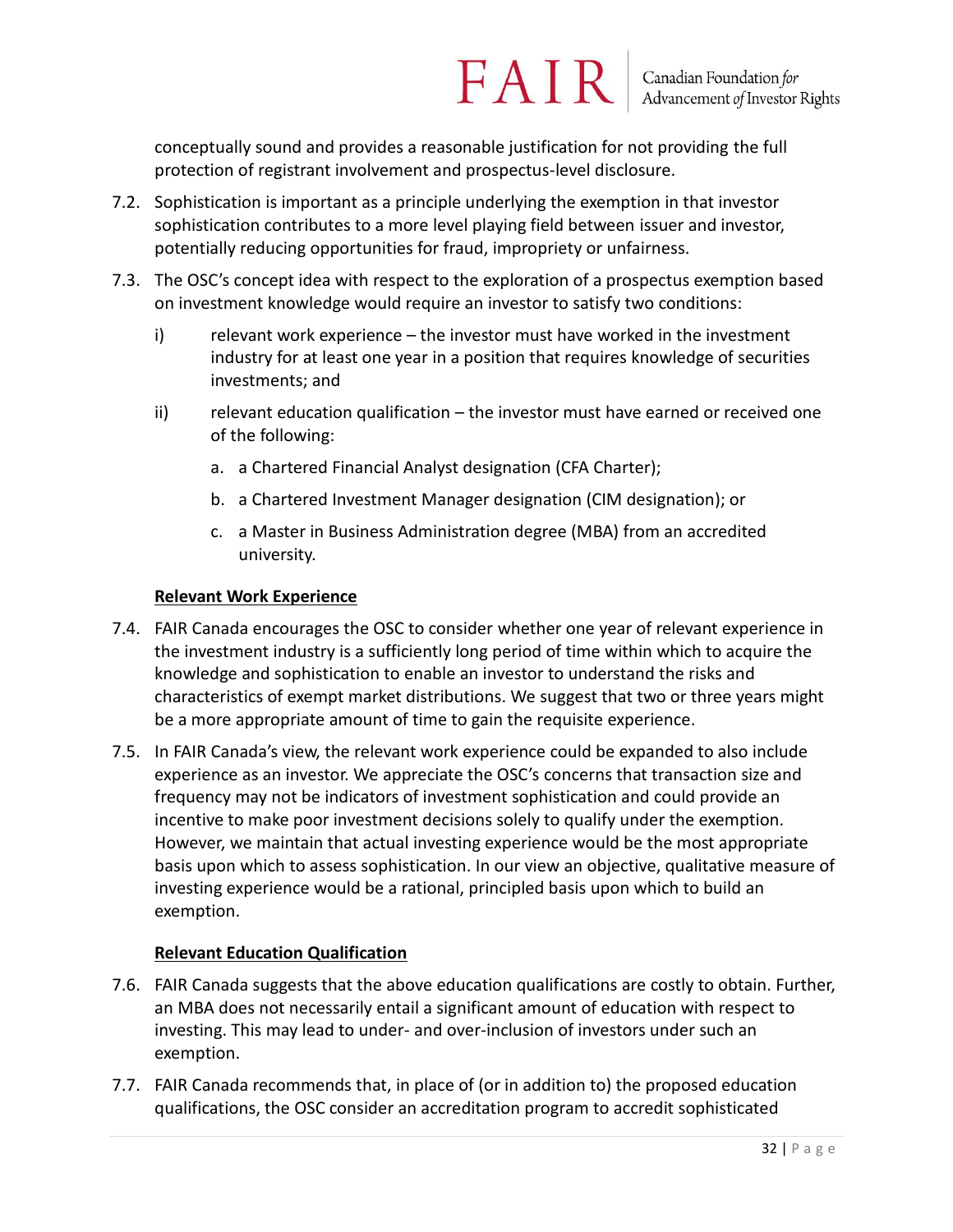### $FAN$  R  $\vert$  Canadian Foundation for

investors. Such a program could be tailored and designed to ensure that individuals who wish to invest in the exempt market are fully aware of the reduced protections afforded in the exempt market and their rights, and that they meet a minimum level of investment knowledge. A standardized test could ensure that potential accredited investors have a minimum level of understanding with respect to the exempt market and investing generally. Further, such a program would address the OSC's concerns (as outlined in the Consultation Paper) that the relevant work experience assessment will require subjective determinations. It would also address the challenges, raised by the OSC in the Consultation Paper, of defining relevant work experience and educational qualifications in a manner that is neither over- nor under-inclusive.

- 7.8. An accreditation program could be offered by a reputable financial services education provider, such as the Canadian Securities Institute, for a reasonable fee. This would be a more objective and accessible way for potential exempt market investors to access the market and would better ensure that such investors have a minimum level of investment sophistication.
- 7.9. Alternatively, the OSC could permit completion of the Canadian Securities Course or the equivalent in other OECD jurisdictions to satisfy the education requirement.
- 7.10. **We recommend that such a program replace the current accredited investor exemption.**

### *Consultation Question: Are there sufficient investor protections built into this exemption?*

7.11. No. As discussed above in section 6, FAIR Canada believes that the type of issuer and the type of security are relevant to determining whether a sufficient amount of investor protection is built into an exemption. As also outlined in section 6, SRO membership is also relevant. Further, we question whether one year of experience would ensure that a given individual has a minimum acceptable level of sophistication to invest in the exempt market.

### *Consultation Question: Should we require an investor to satisfy both a relevant work experience condition and an educational qualification condition or would one suffice?*

7.12. Both relevant work experience and education should be required. Additionally, FAIR Canada recommends further requirements dependent upon the type of issuer and the type of security as discussed in section 6.

### *Consultation Question: How should we define the relevant work experience criteria?*

7.13. See above at paragraphs 7.4 to 7.5.

### *Consultation Question: What educational qualifications should be met? Should we broaden the relevant educational qualifications?*

7.14. See above at paragraphs 7.6 to 7.10.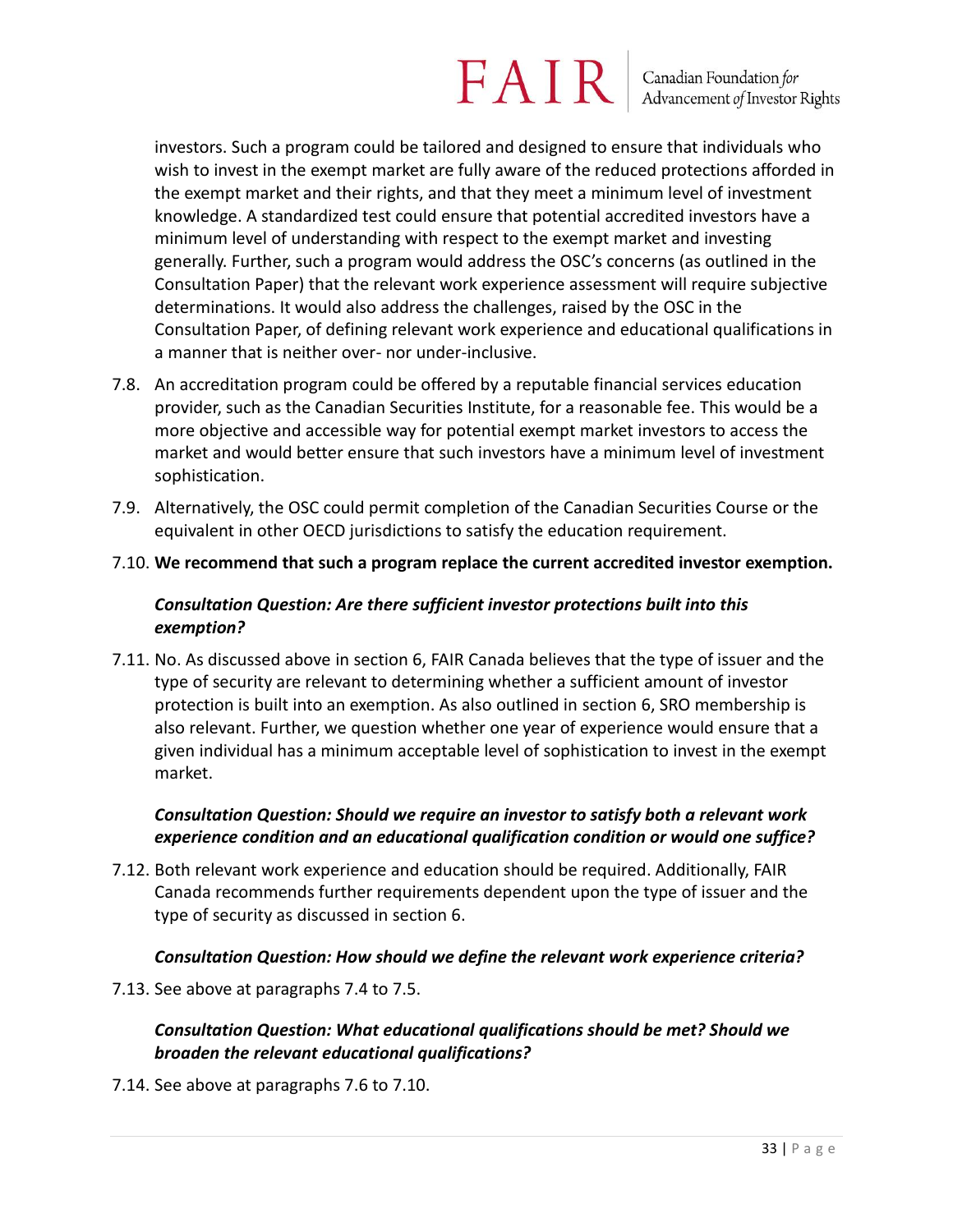#### **8. Registrant Advice**

- 8.1. In the Consultation Paper, the OSC suggests a concept idea for a broader exemption based on the provision of advice. It contemplates a prospectus exemption for a distribution to an investor where:
	- (i) an investment dealer is providing advice to the investor in connection with the distribution;
	- (ii) the investment dealer has an ongoing relationship with the investor;
	- (iii) the investment dealer has contractually agreed that it has a fiduciary duty to act in the best interests of the investor; and
	- (iv) the investment dealer is not providing advice in connection with a distribution of securities of a "related issuer" or a "connected issuer" of the investment dealer. Accordingly, the investment dealer must not be otherwise acting for the issuer or in connection with the distribution.
- 8.2. In principle, FAIR Canada believes that an exemption based on the provision of advice by an investment dealer, in conjunction with investment knowledge as discussed above in section 6 could provide an appropriate level of protection for investors. We stress that compliance efforts will be essential to ensure that the above conditions are met.
- 8.3. FAIR Canada's support for such an exemption is contingent on the following:
	- 8.3.1. In order for investment dealers to rely on an exemption based on the provision of advice, the investment dealer/representative must have a high level of familiarity with the security to be distributed (KYP guidance by IIROC would be an appropriate standard) and must also have knowledge about and experience in the industry associated with the distribution.
	- 8.3.2. There must be an adequate deterrent effect, such as suspension or loss of registration for intentional or reckless non-compliance that could, or does, harm investors.
	- 8.3.3. Conflicts of interest, particularly third party incentives, must be avoided. FAIR Canada believes that the OSC must ensure that conflicts of interest do not colour the registrant's advice to clients. This would include commission payments, finders' fees, and etcetera. Disclosure is an inadequate means of managing conflicts of interest.
- 8.4. Please see section 6 for our recommendations based upon the type of issuer, type of security and involvement of an SRO member.
- 8.5. FAIR Canada agrees that it would be inappropriate to extend the exemption to exempt market dealers ("**EMDs**"), particularly in light of significant compliance issues observed in relation to some such registrants.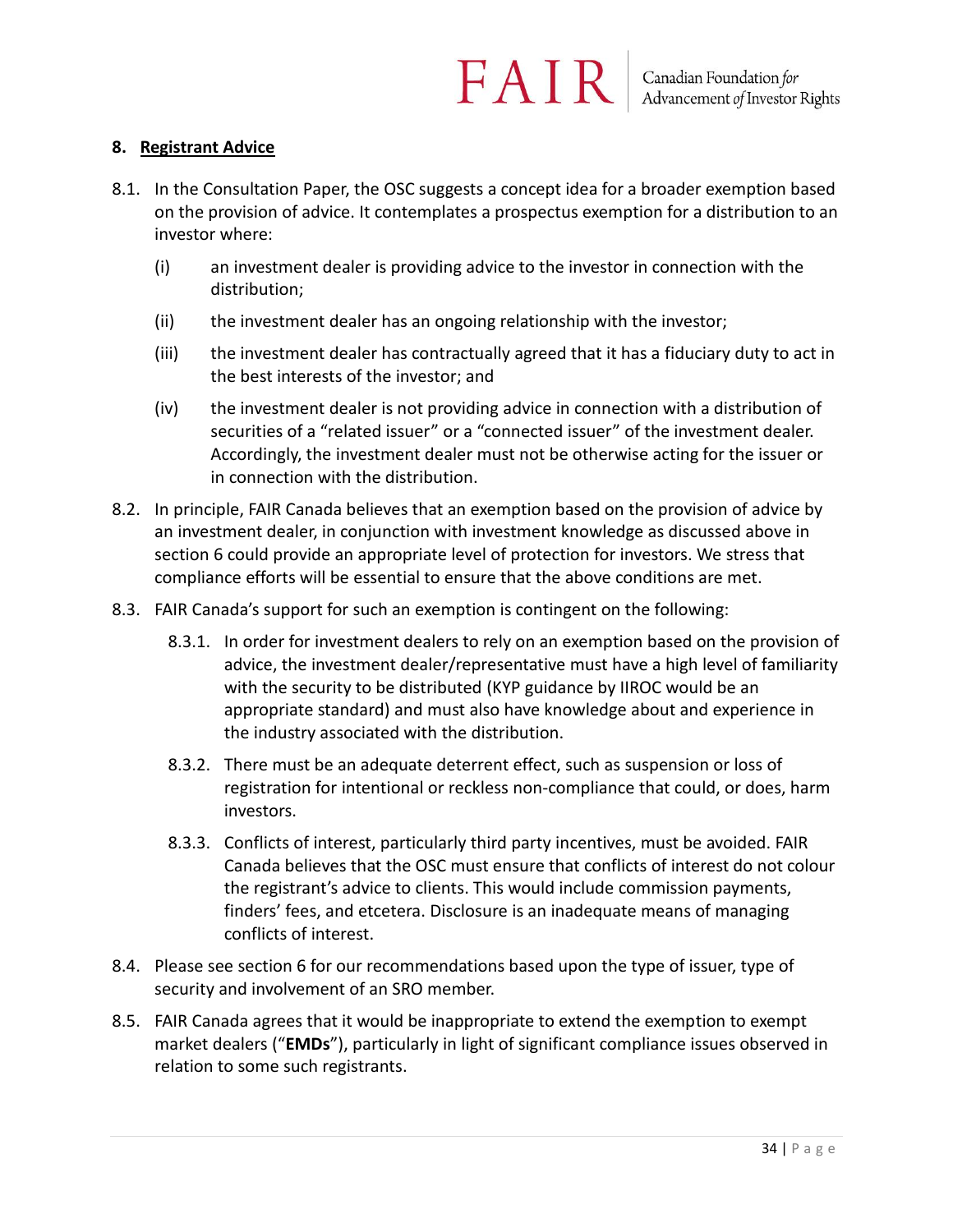*Consultation Question: Should we consider a new prospectus exemption that is based on advice provided by a registrant? If so:*

FAIR

*Do you agree with limiting this exemption to a situation where the registrant has a fiduciary duty to act in the best interests of the client?*

8.6. Absolutely. FAIR Canada supports a prospectus exemption on the basis of registration plus a duty to act in the best interest of the client.

### *Do you agree that this type of exemption should be limited to certain types of registrants (e.g., investment dealers) or should this exemption be available for another type of registrant (e.g., an EMD)?*

8.7. Yes. Given the significant compliance issues and concerning trends identified with certain types of EMDs, FAIR Canada agrees that this type of exemption should be limited to investment dealers.

*Should this type of exemption be available for registrants that sell securities of "related issuers" or "connected issuers" (which would raise conflict of interest concerns, as explained in National Instrument 33‐105 Underwriting Conflicts and Part 13 of NI 31‐103)? If so, would this be consistent with the registrant being subject to a fiduciary duty to the client?*

8.8. No. Permitting registrants that sell securities of "related issuers" or "connected issuers in reliance on such an exemption would be inconsistent with the registrant being subject to a fiduciary duty to the client.

### *Would exempting the issuer from a disclosure obligation have implications for a registrant's ability to conduct a meaningful KYP and suitability review?*

8.9. FAIR Canada would expect registrants to only advise clients to purchase securities that are in their best interests, consistent with the fiduciary duty owed to the client. If the registrant were unable to conduct a meaningful KYP and suitability review, they would not be permitted to rely upon this exemption.

### *Do you agree that a registrant should be required to have an ongoing relationship with the client?*

8.10. Yes.

### *Should there be any restrictions on the type of security that could be purchased? For example, should this exemption be available for purchases of securities of investment funds and/or complex products (including securitized products and derivatives)?*

8.11. Yes. See discussion above in section 6.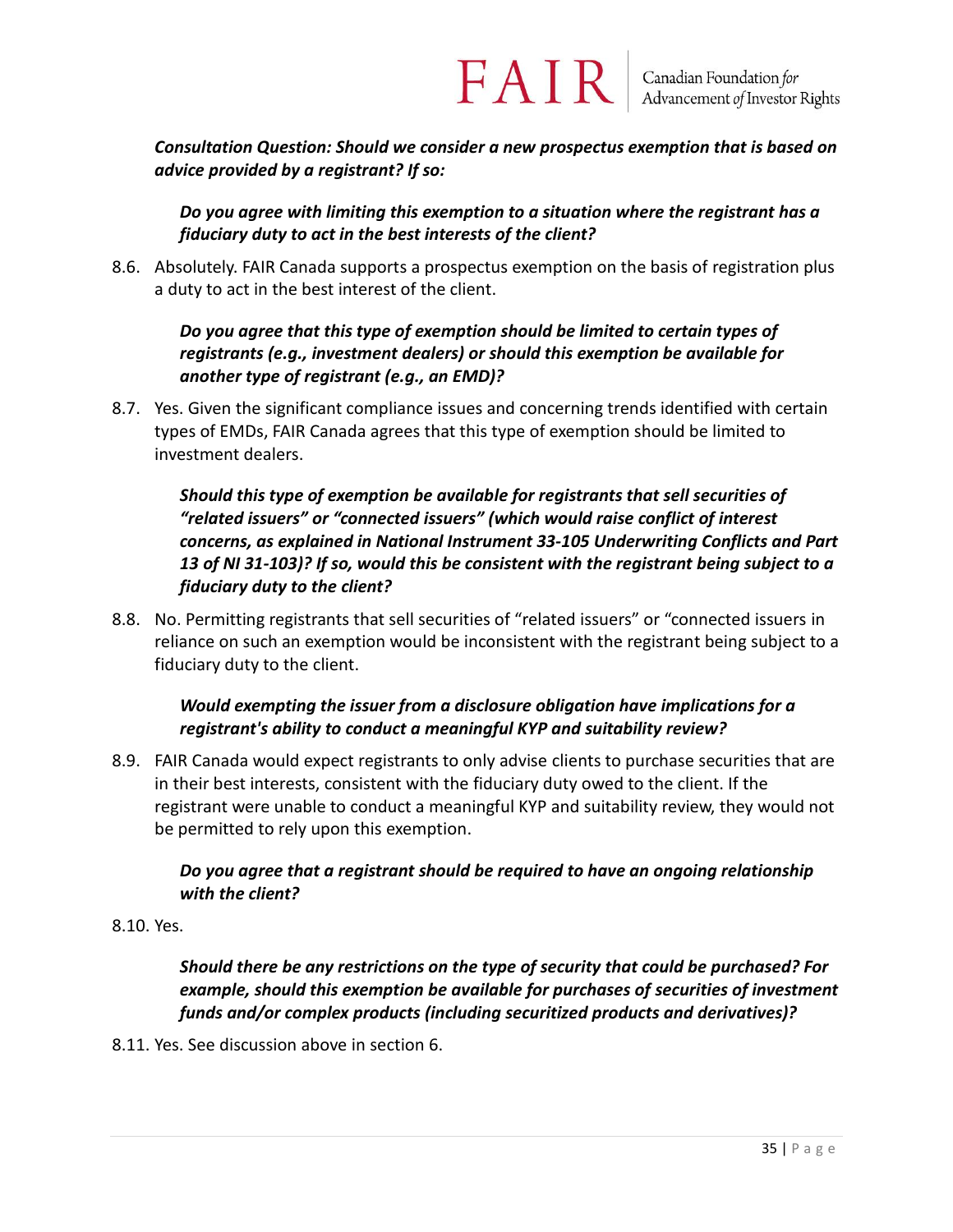#### **9. Private Issuer Exemption**

 $\overline{a}$ 

### *Consultation Question: Is the 50 security holder limit under the private issuer exemption too restrictive? If so, what limit would be appropriate? Please explain.*

- 9.1. No. The limit of 50 security holders is a threshold that has been historically used to reflect the number of individuals who would fall with the requisite categories and thereby have some relationship with the issuer such that they may possibly extract the necessary information such that they would not be a large level of informational asymmetry and reduce the likelihood of fraud since they would know the principals of the issuer.
- 9.2. FAIR Canada does not agree that accredited investors should be a category that qualifies under the private issuer exemption given our views on that AI exemption, which we have discussed elsewhere.
- 9.3. We note that there has been some misuse of the private issuer exemption by streaming investments through single-purpose holding companies. $51$

### *Consultation Question: Should the OSC consider re-introducing the closely held issuer exemption in addition, or as an n alternative, to the private issuer exemption? If yes, should the conditions be changed?*

- 9.4. No. The closely held issuer exemption does not afford sufficient protection to investors and will hinder the efficient raising of capital given that it allows for securities to be sold to the public without the protections of a prospectus. As discussed above, the amount of informational asymmetry will be great as opposed to the private issuer exemption that limits solicitations to those why may fit the exemption such as close friends and certain family of the principals and persons having common interests such as directors, officers, founders or control persons.
- 9.5. We note that the OSC Staff Notice 45-702, Frequently Asked Questions indicates that it was going to complete an economic analysis of the effect of the rule on small business financing. If this economic analysis was undertaken, FAIR Canada recommends that it be publicly disclosed in order to inform the policy-making process as it would shed light on the experience of the closely held issuer exemption.

### *Consultation Question: Should the OSC consider adopting a family exemption, that allows for securities to be issued to an unlimited number of family members of the directors, executive officers or control persons of the issuer or its affiliates?*

9.6. No. FAIR Canada sees no valid rationale for introducing this exemption in Ontario and believes the reason provided for not introducing it, is as valid today as it was in 2004: "Ontario is not adopting the family, friends and business associates exemption as we do not believe that an exemption that allows securities to be issued to an unlimited group of non-accredited investors is appropriate for the Ontario market."

<sup>&</sup>lt;sup>51</sup> See for example, Re Wilby, Alberta Securities Commission, 2010 (2010) ABASC 121) where such a structure was found to be "wholly inconsistent with the purpose and spirit of the private company exemption."